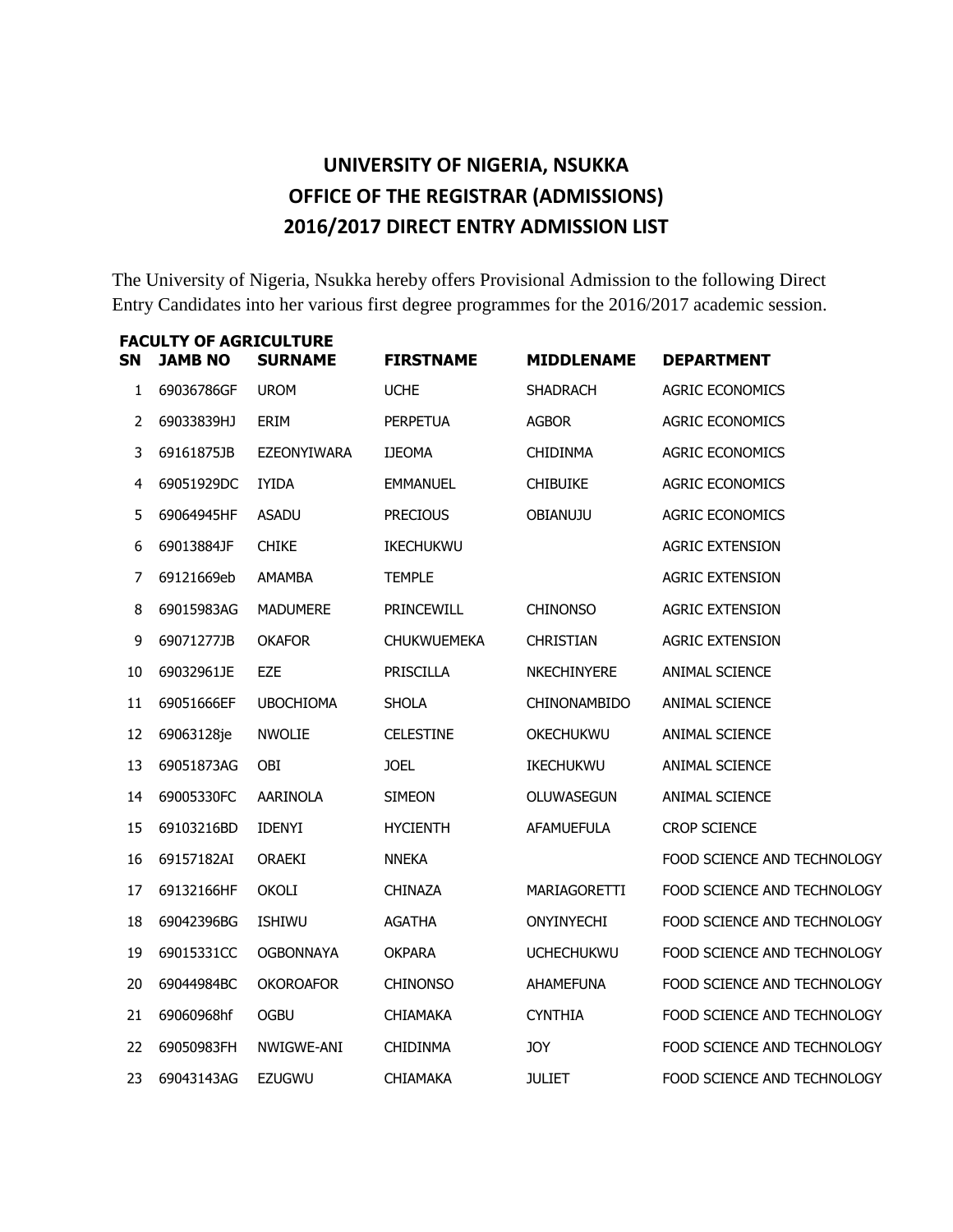| 24           | 69048254JG             | <b>EKE</b>      | <b>CHIBUZO</b>       | <b>EUCHARIA</b>     | HOME SCIENCE        |
|--------------|------------------------|-----------------|----------------------|---------------------|---------------------|
| 25           | 69140171BJ             | <b>OBI</b>      | <b>CHIDERA</b>       | <b>VICTORIA</b>     | <b>HOME SCIENCE</b> |
| 26           | 69168142bb             | <b>OKEGBU</b>   | <b>DEBORAH</b>       |                     | <b>HOME SCIENCE</b> |
| 27           | 69069712DD             | EZE             | LOVELYN              | <b>NNEKA</b>        | <b>HOME SCIENCE</b> |
| 28           | 69146889EB             | <b>BAKO</b>     | <b>MARY</b>          | <b>JOSEPH</b>       | <b>HOME SCIENCE</b> |
| 29           | 69151298AG             | <b>OBUNEGBE</b> | <b>EJOVWOKOGHENE</b> | <b>RUTH</b>         | <b>HOME SCIENCE</b> |
| 30           | 69108374fj             | <b>AYOGU</b>    | <b>NNENNA</b>        | <b>CHRISTEL</b>     | <b>HOME SCIENCE</b> |
| 31           | 69017261FC             | <b>UGWUELE</b>  | <b>IJEOMA</b>        | <b>FLORENCE</b>     | <b>HOME SCIENCE</b> |
| 32           | 69166275ID             | OJI             | <b>CHIMEZIE</b>      | <b>OLALEKAN</b>     | <b>HOME SCIENCE</b> |
| 33           | 69064853GA             | <b>ONWE</b>     | <b>RUTH</b>          | <b>KOSISOCHUKWU</b> | <b>HOME SCIENCE</b> |
| 34           | 69057634IG             | <b>NZELU</b>    | <b>IJEOMA</b>        | <b>CHIAMAKA</b>     | <b>HOME SCIENCE</b> |
| 35           | 69059636JE             | <b>OSSAI</b>    | <b>CHIKA</b>         | <b>MARIA</b>        | HOME SCIENCE        |
|              | <b>FACULTY OF ARTS</b> |                 |                      |                     |                     |
| SΝ           | <b>JAMB NO</b>         | <b>SURNAME</b>  | <b>FIRSTNAME</b>     | <b>MIDDLENAME</b>   | <b>DEPARTMENT</b>   |
| $\mathbf{1}$ | 69075153AG             | <b>OGOKEH</b>   | FAITH                | <b>ONYINYECHI</b>   | ARCHAEOLOGY AN      |

| 1. | 69075153AG | <b>OGOKEH</b>    | <b>FAITH</b>     | <b>ONYINYECHI</b> | ARCHAEOLOGY AND TOURISM              |
|----|------------|------------------|------------------|-------------------|--------------------------------------|
| 2  | 69135258be | <b>GAFFAR</b>    | <b>IBRAHIM</b>   |                   | ARCHAEOLOGY AND TOURISM              |
| 3  | 69075810HC | <b>IBISI</b>     | <b>CHINEME</b>   | <b>KALU</b>       | ARCHAEOLOGY AND TOURISM              |
| 4  | 69135336HB | <b>JATTO</b>     | <b>AYOBAMI</b>   | <b>ANDREW</b>     | ARCHAEOLOGY AND TOURISM              |
| 5  | 69058297DH | <b>AMADI</b>     | <b>CHIEKEZIE</b> | <b>IBEAWUCHI</b>  | ENGLISH AND LITERALLY STUDIES        |
| 6  | 69138840DF | <b>IKPO</b>      | <b>UCHE</b>      | <b>NNENNA</b>     | ENGLISH AND LITERALLY STUDIES        |
| 7  | 69042478GB | <b>EJIKE</b>     | <b>FRANCIS</b>   | <b>ODINAKA</b>    | ENGLISH AND LITERALLY STUDIES        |
| 8  | 69010707CD | <b>OZIOKO</b>    | <b>AGATHA</b>    | <b>OGOCHUKWU</b>  | ENGLISH AND LITERALLY STUDIES        |
| 9  | 69076893CE | <b>OKONKWO</b>   | <b>MARY</b>      | <b>ADAOBI</b>     | <b>ENGLISH AND LITERALLY STUDIES</b> |
| 10 | 69051423JF | <b>ODEY</b>      | <b>CECILIA</b>   | <b>ONGHAJI</b>    | ENGLISH AND LITERALLY STUDIES        |
| 11 | 69040631HD | <b>UDECHUKWU</b> | <b>SAMUEL</b>    |                   | ENGLISH AND LITERALLY STUDIES        |
| 12 | 69064128AE | ONWUNYIRI        | <b>CHINAZA</b>   | <b>CHIOMA</b>     | ENGLISH AND LITERALLY STUDIES        |
| 13 | 69052015GF | <b>CHIBUEZEM</b> | AMARACHI         | <b>NANCY</b>      | ENGLISH AND LITERALLY STUDIES        |
| 14 | 69043633II | <b>OKORIE</b>    | <b>BLESSING</b>  | <b>CHIGOZIE</b>   | <b>ENGLISH AND LITERALLY STUDIES</b> |
| 15 | 69039030CG | <b>DAVID</b>     | <b>DANIEL</b>    | <b>AKACHUKWU</b>  | ENGLISH AND LITERALLY STUDIES        |
| 16 | 69043615EF | <b>AMANZE</b>    | <b>ONYEKACHI</b> | <b>EVA</b>        | ENGLISH AND LITERALLY STUDIES        |
| 17 | 69006628DI | <b>ORINYA</b>    | <b>EBERE</b>     | <b>GLORIA</b>     | FINE AND APPLIED ART                 |
| 18 | 69006671AG | <b>JIDEOFOR</b>  | <b>UGOCHUKWU</b> | <b>VINCENT</b>    | FINE AND APPLIED ART                 |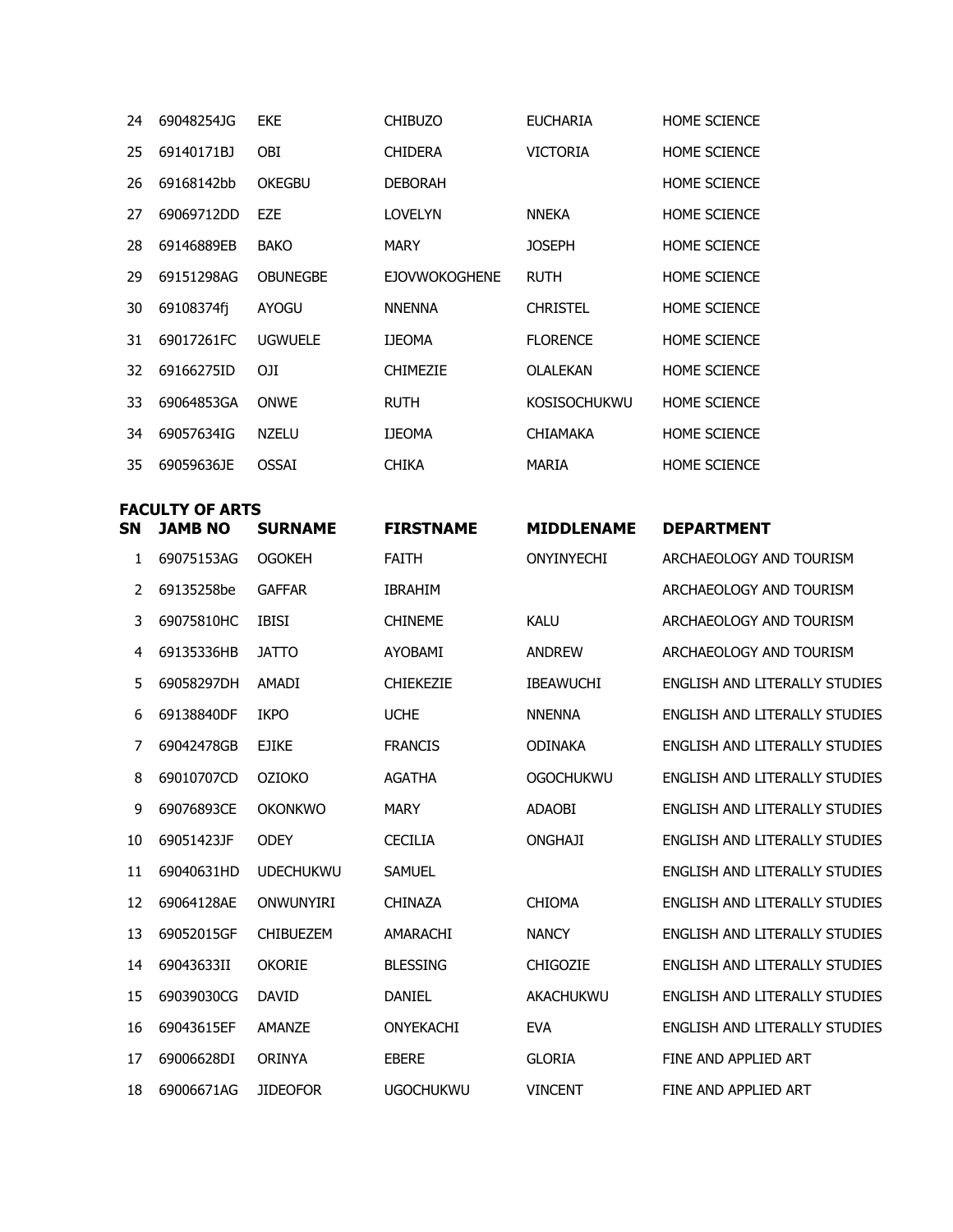| 19 | 69006576JH | <b>JIDEOFOR</b>     | <b>OKECHUKWU</b>    | VALENTINE         | FINE AND APPLIED ART               |
|----|------------|---------------------|---------------------|-------------------|------------------------------------|
| 20 | 69040050HA | <b>NWALA</b>        | <b>CHINELO</b>      | <b>ULUNMA</b>     | FINE AND APPLIED ART               |
| 21 | 69009680JH | EKE                 | <b>SARAH</b>        |                   | <b>FRENCH</b>                      |
| 22 | 69122621JF | <b>EGEOLU</b>       | WINNIFRED           | <b>CHIGOZIE</b>   | <b>FRENCH</b>                      |
| 23 | 69055558aj | <b>UGWONNA</b>      | <b>CHRTSTOPHER</b>  | <b>CHIDIEBERE</b> | <b>FRENCH</b>                      |
| 24 | 69134616jh | <b>IBENEME</b>      | <b>CHIMSIMDI</b>    | NGOZI             | <b>FRENCH</b>                      |
| 25 | 69028904ED | SAMSON              | <b>PATIENCE</b>     | <b>OJONUMI</b>    | <b>FRENCH</b>                      |
| 26 | 69038977II | OBI                 | <b>PRECIOUS</b>     | AMARACHI          | HISTROY AND INT STUDIES            |
| 27 | 69038907AH | NKEMDIRIM           | <b>CHUKWUZITERE</b> | М.                | HISTROY AND INT STUDIES            |
| 28 | 69048937IE | <b>SIMON</b>        | <b>JOSEPHINE</b>    | <b>UCHECHUKWU</b> | HISTROY AND INT STUDIES            |
| 29 | 69050773AI | <b>CHUKWU</b>       | SAMSON              | <b>PROMISE</b>    | HISTROY AND INT STUDIES            |
| 30 | 69044107CE | <b>ODOH</b>         | <b>BLESSING</b>     | <b>NGOZI</b>      | HISTROY AND INT STUDIES            |
| 31 | 69055784BA | <b>CHUKWUDEBELE</b> | IFEANYICHUKWU       | М                 | <b>HISTROY AND INT STUDIES</b>     |
| 32 | 69040090EH | ONYEDIKACHI         | <b>ENETE</b>        | <b>GIDEON</b>     | HISTROY AND INT STUDIES            |
| 33 | 69086484GA | <b>IKPE</b>         | <b>FRANSISCA</b>    | <b>UCHECHI</b>    | HISTROY AND INT STUDIES            |
| 34 | 69036340EF | <b>OKOYE</b>        | <b>OGOMA</b>        |                   | HISTROY AND INT STUDIES            |
| 35 | 69022803BD | <b>UGWU</b>         | <b>KOSISOCHUKWU</b> | EMMANUELA         | LINGUISTICS AND NIGERIAN LANGAUGES |
| 36 | 69066583BB | <b>OKPE</b>         | <b>AUGUSTUS</b>     | <b>CHIDIEBERE</b> | LINGUISTICS AND NIGERIAN LANGAUGES |
| 37 | 69122121ED | <b>EZENWA</b>       | <b>JULIET</b>       | <b>UCHECHUKWU</b> | LINGUISTICS AND NIGERIAN LANGAUGES |
| 38 | 69089634BJ | <b>ANEKE</b>        | <b>NWABUEZE</b>     | <b>PAUL</b>       | LINGUISTICS AND NIGERIAN LANGAUGES |
| 39 | 69062000ID | <b>OGBUANYA</b>     | <b>THERASA</b>      | <b>NNEDINSO</b>   | LINGUISTICS AND NIGERIAN LANGAUGES |
| 40 | 69091545AJ | EBIRIM              | <b>ELIZABETH</b>    | <b>OGECHI</b>     | LINGUISTICS AND NIGERIAN LANGAUGES |
| 41 | 69085214IH | <b>UGWU</b>         | <b>IKENNA</b>       | CHRISTIAN         | <b>MASS COMM</b>                   |
| 42 | 69126446GG | OKOH                | DANIEL              | <b>UCHENNA</b>    | MASS COMM                          |
| 43 | 69050380CD | <b>ENE</b>          | <b>KOSISOCHUKWU</b> | ZITA              | MASS COMM                          |
| 44 | 69156682FD | <b>NWOGU</b>        | <b>CHIAMAKA</b>     | <b>DEBORAH</b>    | <b>MASS COMM</b>                   |
| 45 | 69058012BJ | IKE                 | <b>RUBY</b>         | OLACHI            | MASS COMM                          |
| 46 | 69018331ED | OMAGA               | <b>CHIAGOZIE</b>    |                   | MASS COMM                          |
| 47 | 69139833GD | MADUABUCHI          | <b>EMMANUEL</b>     | <b>CHIDERA</b>    | MASS COMM                          |
| 48 | 69054671FB | <b>OZOGUEJIOFOR</b> | <b>UCHE</b>         | <b>JACINTA</b>    | MASS COMM                          |
| 49 | 69046538AG | <b>IZUNOBI</b>      | <b>STANISLAUS</b>   | <b>NONYELUM</b>   | MASS COMM                          |
| 50 | 69070037CI | <b>OKOYE</b>        | <b>JESSICA</b>      | <b>CHIDIMMA</b>   | MASS COMM                          |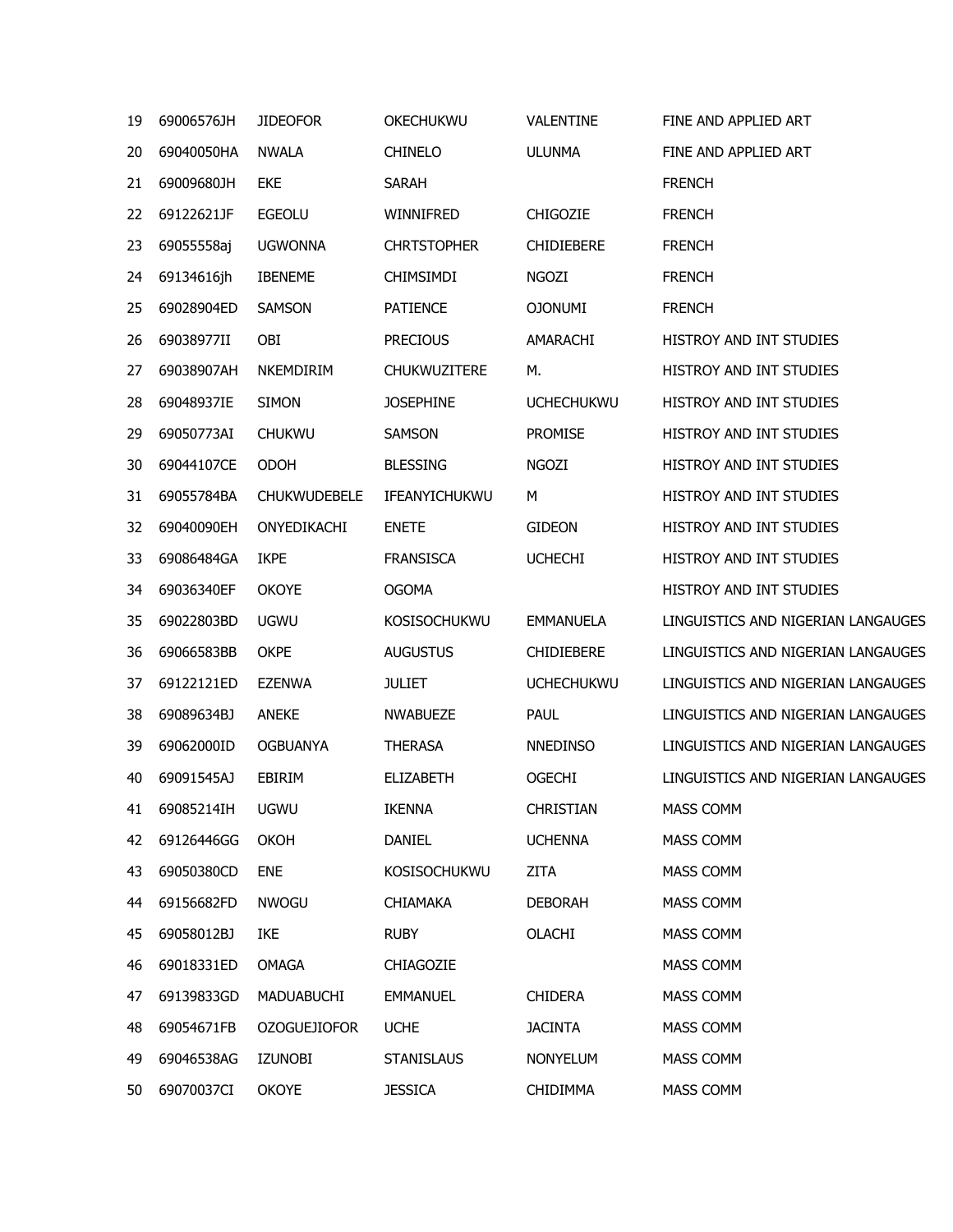| 51 | 69037099JG | <b>NNOROM</b>     | WISDOM           | <b>HILLARY</b>      | MASS COMM                |
|----|------------|-------------------|------------------|---------------------|--------------------------|
| 52 | 69039327AI | <b>IZUOGU</b>     | <b>OZIOMA</b>    | <b>PRECIOUS</b>     | MASS COMM                |
| 53 | 69044490DJ | <b>NNAKWE</b>     | <b>UCHENNA</b>   | <b>IMMACULATA</b>   | MASS COMM                |
| 54 | 69042254fe | <b>AFIADIGWE</b>  | <b>NNEDINSO</b>  | <b>RITA</b>         | MASS COMM                |
| 55 | 69045946dg | <b>EKPE</b>       | <b>CYNTHIA</b>   | <b>IFEYINWA</b>     | <b>MASS COMM</b>         |
| 56 | 69045847EC | <b>JOSEPH</b>     | <b>JOY</b>       | <b>CHINAECHEREM</b> | <b>MASS COMM</b>         |
| 57 | 69129582GH | <b>OHAKABIRIM</b> | ONYEKAOZURU      | <b>WISDOM</b>       | <b>MUSIC</b>             |
| 58 | 69163547cc | <b>AGUZUE</b>     | SOMTO            | <b>EDISON</b>       | <b>MUSIC</b>             |
| 59 | 69131699CB | <b>UJAM</b>       | <b>EMEKA</b>     | <b>SAMUEL</b>       | <b>MUSIC</b>             |
| 60 | 69009476DA | <b>AGBO</b>       | <b>BLESSING</b>  | <b>NGOZI</b>        | <b>MUSIC</b>             |
| 61 | 69143488FJ | <b>ONUNHA</b>     | <b>CHIOMA</b>    | <b>SANDRA</b>       | <b>MUSIC</b>             |
| 62 | 69090489HD | MBILA             | <b>SAMUEL</b>    | AMOGU               | <b>MUSIC</b>             |
| 63 | 69144695CH | <b>OSAROEKAA</b>  | <b>STAR</b>      | <b>BLESSING</b>     | <b>MUSIC</b>             |
| 64 | 69046057JB | OLADIIPO          | <b>OYINLOLA</b>  | <b>ESTHER</b>       | <b>MUSIC</b>             |
| 65 | 69168716DF | <b>KEKE</b>       | <b>CHIZITERE</b> | <b>JOSEPH</b>       | <b>MUSIC</b>             |
| 66 | 69084660AD | <b>UGWU</b>       | <b>ONYINYE</b>   | <b>BEVERLY</b>      | THEATRE AND FILM STUDIES |
| 67 | 69134902BF | <b>BASIL</b>      | <b>VIVIEN</b>    | <b>NNENNA</b>       | THEATRE AND FILM STUDIES |
| 68 | 69092559hb | <b>ALFRED</b>     | <b>ANDREW</b>    | <b>ENECHE</b>       | THEATRE AND FILM STUDIES |
| 69 | 69047888DA | ODO               | <b>REGINALD</b>  | NNAGOZIE            | THEATRE AND FILM STUDIES |
| 70 | 69048900AB | <b>EZIUKWU</b>    | AMARACHI         | <b>ESTHER</b>       | THEATRE AND FILM STUDIES |

### **FACULTY OF BIOLOGICAL SCIENCES**

| SΝ | <b>JAMB NO</b> | <b>SURNAME</b> | <b>FIRSTNAME</b> | <b>MIDDLENAME</b> | <b>DEPARTMENT</b>   |
|----|----------------|----------------|------------------|-------------------|---------------------|
| 1  | 69132235GC     | <b>AKER</b>    | <b>GOODNESS</b>  | <b>DOOM</b>       | <b>BIOCHEMISTRY</b> |
| 2  | 69143079CF     | <b>OGBONNA</b> | <b>HENRY</b>     | <b>CHINONSO</b>   | <b>BIOCHEMISTRY</b> |
| 3  | 69067980II     | <b>NGUMI</b>   | <b>THOMAS</b>    | TANA              | <b>BIOCHEMISTRY</b> |
| 4  | 69107200IJ     | ESSU           | <b>RACHEAL</b>   | <b>UGOCHI</b>     | <b>BIOCHEMISTRY</b> |
| 5. | 69037210FE     | <b>ONYISHI</b> | <b>LOVETH</b>    | <b>CHIOMA</b>     | <b>BIOCHEMISTRY</b> |
| 6  | 69130161HG     | IVO.           | JOHN             | <b>CHUKWU</b>     | <b>BIOCHEMISTRY</b> |
| 7  | 69053150FF     | <b>IJERE</b>   | <b>SUNDAY</b>    | <b>PAUL</b>       | <b>BIOCHEMISTRY</b> |
| 8  | 69158360GD     | EJIM           | <b>JUSTINA</b>   | <b>CHINWENDU</b>  | <b>BIOCHEMISTRY</b> |
| 9  | 69076591FH     | <b>ONWUAMA</b> | <b>EMEKA</b>     | <b>JOHNPAUL</b>   | <b>BIOCHEMISTRY</b> |
| 10 | 69145981EJ     | <b>ERHABOR</b> | <b>ESIVWO</b>    | <b>SALVATION</b>  | <b>BIOCHEMISTRY</b> |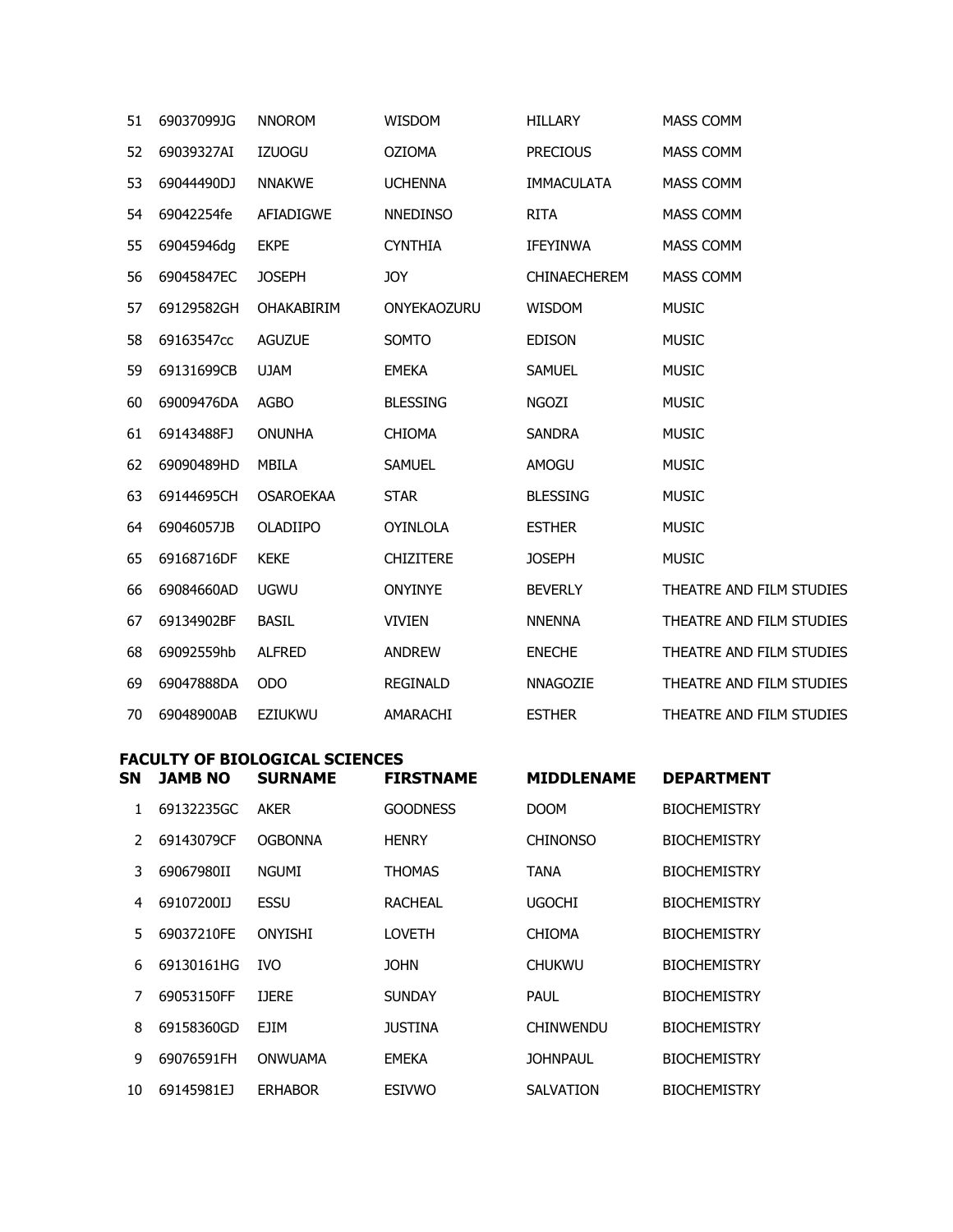| 11 | 69158345BB | <b>OKWUME</b>     | <b>MALACHY</b>     | <b>CHIMAOBI</b>    | <b>BIOCHEMISTRY</b> |
|----|------------|-------------------|--------------------|--------------------|---------------------|
| 12 | 69057190GA | <b>EZE</b>        | <b>SYLVIA</b>      | OBIANUJU           | <b>BIOCHEMISTRY</b> |
| 13 | 69058230ee | <b>CHUKWURAH</b>  | <b>THEODORA</b>    | NKEMDILIM          | <b>BIOCHEMISTRY</b> |
| 14 | 69073291GD | <b>ILOKA</b>      | <b>OGOCHUKWU</b>   | <b>JOANA</b>       | <b>BIOCHEMISTRY</b> |
| 15 | 69053334if | <b>OJEKAGU</b>    | <b>LUCY</b>        | <b>IFUNANYA</b>    | <b>BIOCHEMISTRY</b> |
| 16 | 69066517BF | <b>ASOGWA</b>     | <b>SAMSON</b>      | <b>OZOEMENA</b>    | <b>BIOCHEMISTRY</b> |
| 17 | 69045700JF | <b>NWALIEJI</b>   | <b>ADAOBI</b>      | <b>RACHEAL</b>     | <b>BIOCHEMISTRY</b> |
| 18 | 69071246ih | AGU               | <b>DAVID</b>       | <b>IFEANYI</b>     | <b>BIOCHEMISTRY</b> |
| 19 | 69060703je | <b>ATTAMA</b>     | <b>CHRISTIAN</b>   | CHIKAODILI         | <b>BIOCHEMISTRY</b> |
| 20 | 69059637JB | <b>AKWOLU</b>     | <b>IFEOMA</b>      | <b>ROSEMARY</b>    | COMB BIO SCIENCES   |
| 21 | 69048328GI | <b>ODIGBO</b>     | VALENTINE          | <b>CHINECHEREM</b> | COMB BIO SCIENCES   |
| 22 | 69163354bj | AMEH              | <b>AGATHA</b>      | <b>ULENYO</b>      | COMB BIO SCIENCES   |
| 23 | 69142308BA | <b>AJOGWU</b>     | <b>PROMISE</b>     | E                  | COMB BIO SCIENCES   |
| 24 | 69055793IA | EZE               | <b>EBERE</b>       | <b>JULIANA</b>     | COMB BIO SCIENCES   |
| 25 | 69084209JF | <b>IBRAHIM</b>    | <b>EMMANUEL</b>    | <b>OJOAGEFU</b>    | MICROBIOLOGY        |
| 26 | 69163861FA | <b>AMUSA</b>      | <b>JAMIU</b>       | OLALEKAN           | MICROBIOLOGY        |
| 27 | 69060817ED | <b>UGWU</b>       | <b>PEACE</b>       | CHUKWUJIEKWU       | MICROBIOLOGY        |
| 28 | 69009361IE | <b>NDUKA</b>      | <b>EMMANUEL</b>    | IKECHUKWU          | MICROBIOLOGY        |
| 29 | 69105730DH | <b>ALEKE</b>      | <b>CHRISTIAN</b>   |                    | MICROBIOLOGY        |
| 30 | 69111042AJ | <b>ANISI</b>      | <b>CHIDIMMA</b>    | <b>ROSEMARY</b>    | MICROBIOLOGY        |
| 31 | 69133901BB | <b>IZUEGBUNAM</b> | <b>GOODNESS</b>    | <b>OZIOMA</b>      | MICROBIOLOGY        |
| 32 | 69069466JC | <b>NJIDEKA</b>    | <b>IFEOMA</b>      |                    | MICROBIOLOGY        |
| 33 | 69073479ib | <b>EZEMMA</b>     | <b>ESTHER</b>      |                    | MICROBIOLOGY        |
| 34 | 69061123jf | <b>CHRISTIAN</b>  | <b>JECINTA</b>     | <b>ILOABUCHI</b>   | MICROBIOLOGY        |
| 35 | 69060812FI | <b>AYOGUEZE</b>   | <b>CHINENYE</b>    | <b>ADA</b>         | MICROBIOLOGY        |
| 36 | 69102844GC | <b>EZUGWU</b>     | LOVINA             | <b>CHIOMA</b>      | MICROBIOLOGY        |
| 37 | 69087191HD | <b>ORAGUI</b>     | <b>CHUKWUEMEKA</b> | <b>SAMUEL</b>      | MICROBIOLOGY        |
| 38 | 69081092DH | <b>OMOTOWO</b>    | <b>ADEGOKE</b>     | ABDUL-QUADRI       | MICROBIOLOGY        |
| 39 | 69070604HD | <b>ONWE</b>       | <b>CHIAMAKA</b>    | <b>ROSEMARY</b>    | MICROBIOLOGY        |
| 40 | 69051657HC | <b>MBANASO</b>    | <b>BLESSING</b>    | <b>IHUOMA</b>      | MICROBIOLOGY        |
| 41 | 69113069DJ | <b>ANUDE</b>      | <b>CHIDIOGO</b>    | <b>BENEDICTA</b>   | MICROBIOLOGY        |
| 42 | 69082053GE | <b>CHUKWUMA</b>   | ADAOBI             | IFESINACHI         | MICROBIOLOGY        |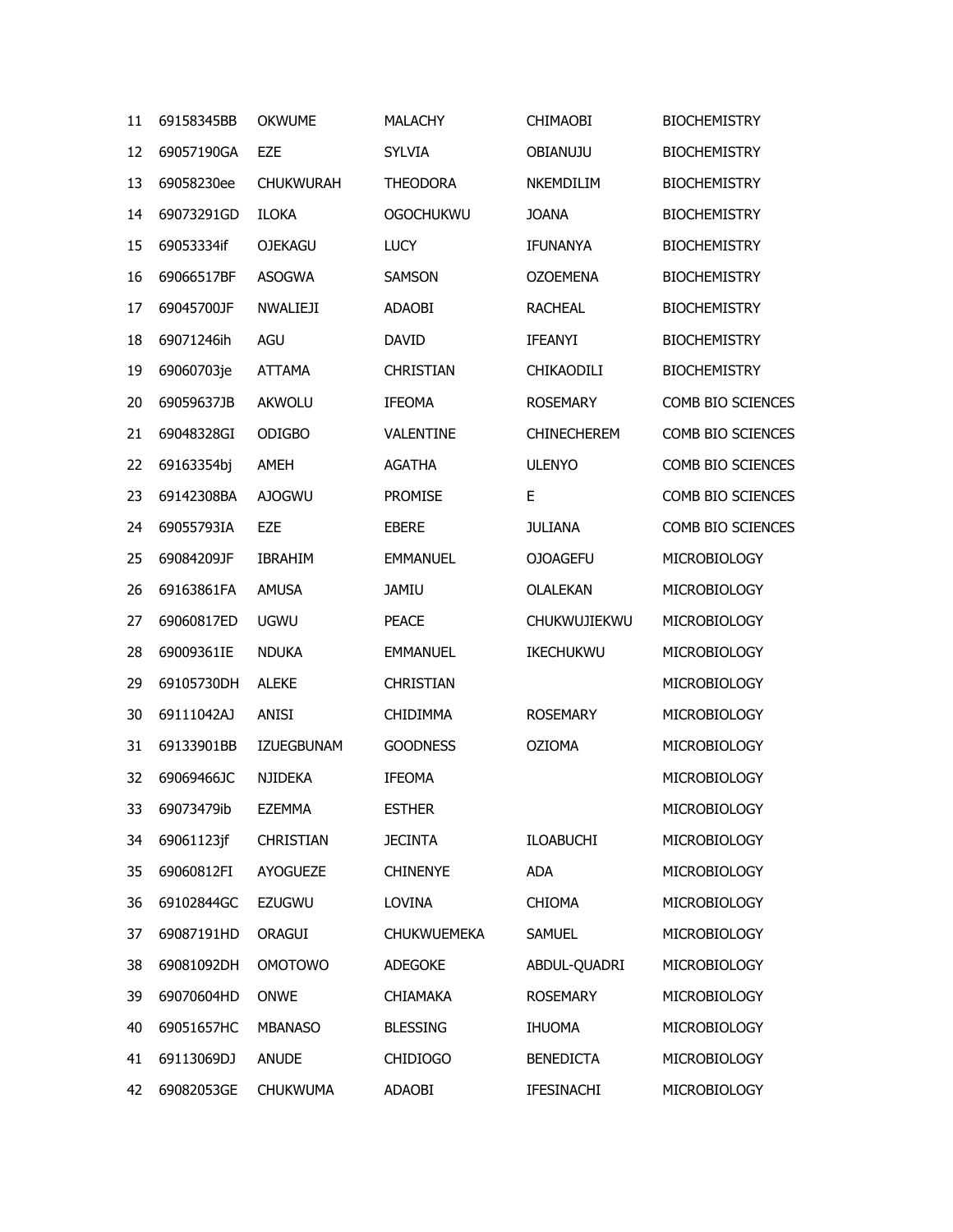|    | 69044416GH CHIMEZIE |      | <b>BLESSING</b> | <b>CHIZOBA</b>     | MICROBIOLOGY |
|----|---------------------|------|-----------------|--------------------|--------------|
| 44 | 69013783BA          | ANTH | <b>GRACE</b>    | <b>CHINECHEREM</b> | MICROBIOLOGY |

| -----           | - - - - - - - - - - - - - - |                     |
|-----------------|-----------------------------|---------------------|
| <b>BLESSING</b> | <b>CHIZOBA</b>              | <b>MICROBIOLOGY</b> |

| <b>SN</b> | <b>JAMB NO</b> | <b>FACULTY OF BUSINESS ADMINISTRATION</b><br><b>SURNAME</b> | <b>FIRSTNAME</b>   | <b>MIDDLENAME</b> | <b>DEPARTMENT</b>          |
|-----------|----------------|-------------------------------------------------------------|--------------------|-------------------|----------------------------|
| 1         | 69016329DF     | <b>IJENEME</b>                                              | AKACHUKWU          | <b>CHUKWUKA</b>   | <b>ACCOUNTANCY</b>         |
| 2         | 69173249bg     | <b>OBUM</b>                                                 | <b>SARAH</b>       | CHUKWUALUKA       | <b>ACCOUNTANCY</b>         |
| 3         | 69034659EE     | ORJI                                                        | <b>TOCHUKWU</b>    | <b>VALENTINE</b>  | <b>ACCOUNTANCY</b>         |
| 4         | 69126006CI     | AMAH                                                        | <b>ESONAME</b>     | <b>FRANCISCA</b>  | <b>ACCOUNTANCY</b>         |
| 5         | 69060871HF     | <b>ADESINA</b>                                              | <b>BAMBO</b>       | <b>IBUKUN</b>     | <b>ACCOUNTANCY</b>         |
| 6         | 69028449FA     | ONUGWU                                                      | <b>PATIENCE</b>    | <b>IFEOMA</b>     | <b>ACCOUNTANCY</b>         |
| 7         | 69077631EB     | <b>NWANKWO</b>                                              | <b>NGOZIKA</b>     | ANGELA            | <b>ACCOUNTANCY</b>         |
| 8         | 69018525ED     | <b>NWANKWO</b>                                              | <b>ESTHER</b>      | <b>NNENNA</b>     | <b>ACCOUNTANCY</b>         |
| 9         | 69143212BE     | <b>ESOMONU</b>                                              | <b>CHIOMA</b>      | <b>JULIANA</b>    | <b>ACCOUNTANCY</b>         |
| 10        | 69056225EF     | <b>DIKE</b>                                                 | <b>MARTINS</b>     | <b>CHIEMEZIEM</b> | <b>ACCOUNTANCY</b>         |
| 11        | 69056091FJ     | ETIM                                                        | <b>MONIC</b>       | <b>MONDAY</b>     | <b>ACCOUNTANCY</b>         |
| 12        | 69056044AG     | <b>IBEBUIKE</b>                                             | ADAEZE             | <b>SALOME</b>     | <b>ACCOUNTANCY</b>         |
| 13        | 69056161ED     | <b>OFOJE</b>                                                | <b>PRECIOUS</b>    | ADAOBI            | <b>ACCOUNTANCY</b>         |
| 14        | 69056076AH     | <b>OKOLIEABOH</b>                                           | <b>AKUDO</b>       | <b>JACINTA</b>    | <b>ACCOUNTANCY</b>         |
| 15        | 69056059FI     | <b>MOKWENYE</b>                                             | <b>VIVIAN</b>      | <b>AMAKA</b>      | <b>ACCOUNTANCY</b>         |
| 16        | 69013786AB     | <b>IBRAHIM</b>                                              | <b>OJONE</b>       | <b>EVELYN</b>     | <b>ACCOUNTANCY</b>         |
| 17        | 69056094FA     | <b>ODITA</b>                                                | <b>CHUKWUAMAKA</b> | <b>ANTHONIA</b>   | <b>ACCOUNTANCY</b>         |
| 18        | 69056125fe     | AMECHI                                                      | MMELICHI           | <b>VICTORY</b>    | <b>ACCOUNTANCY</b>         |
| 19        | 69005511JB     | <b>OSUJI</b>                                                | <b>PATRICK</b>     | <b>JOHNSON</b>    | <b>BANKING AND FINANCE</b> |
| 20        | 69078470EG     | <b>IKARAOHA</b>                                             | <b>AMANDA</b>      | <b>CHIZOBA</b>    | <b>BANKING AND FINANCE</b> |
| 21        | 69114608HI     | MBA                                                         | KOSISOCHUKWU       | <b>SYLVESTER</b>  | <b>BANKING AND FINANCE</b> |
| 22        | 69149501GC     | <b>JUNIOR</b>                                               | ANI                | <b>CHIBUKE</b>    | <b>BANKING AND FINANCE</b> |
| 23        | 69032502BG     | AMADI                                                       | <b>LUCY</b>        | <b>CHINONYE</b>   | <b>BANKING AND FINANCE</b> |
| 24        | 69048592FC     | <b>UGWUOKE</b>                                              | <b>HYGINUS</b>     | <b>EJIKE</b>      | <b>BANKING AND FINANCE</b> |
| 25        | 69056260DH     | ANIAMALU                                                    | <b>AUGUSTINE</b>   | ONYEDIKACHI       | <b>BANKING AND FINANCE</b> |
| 26        | 69059838HA     | <b>NMANWAOKE</b>                                            | <b>PROSPER</b>     | <b>PRINCE</b>     | <b>BUSINESS MANAGEMENT</b> |
| 27        | 69095599GJ     | <b>OBIECHEFU</b>                                            | <b>BENEDICT</b>    |                   | <b>BUSINESS MANAGEMENT</b> |
| 28        | 69055019HE     | <b>UMEH</b>                                                 | <b>CHIBUIKE</b>    | <b>EPHRAIM</b>    | <b>BUSINESS MANAGEMENT</b> |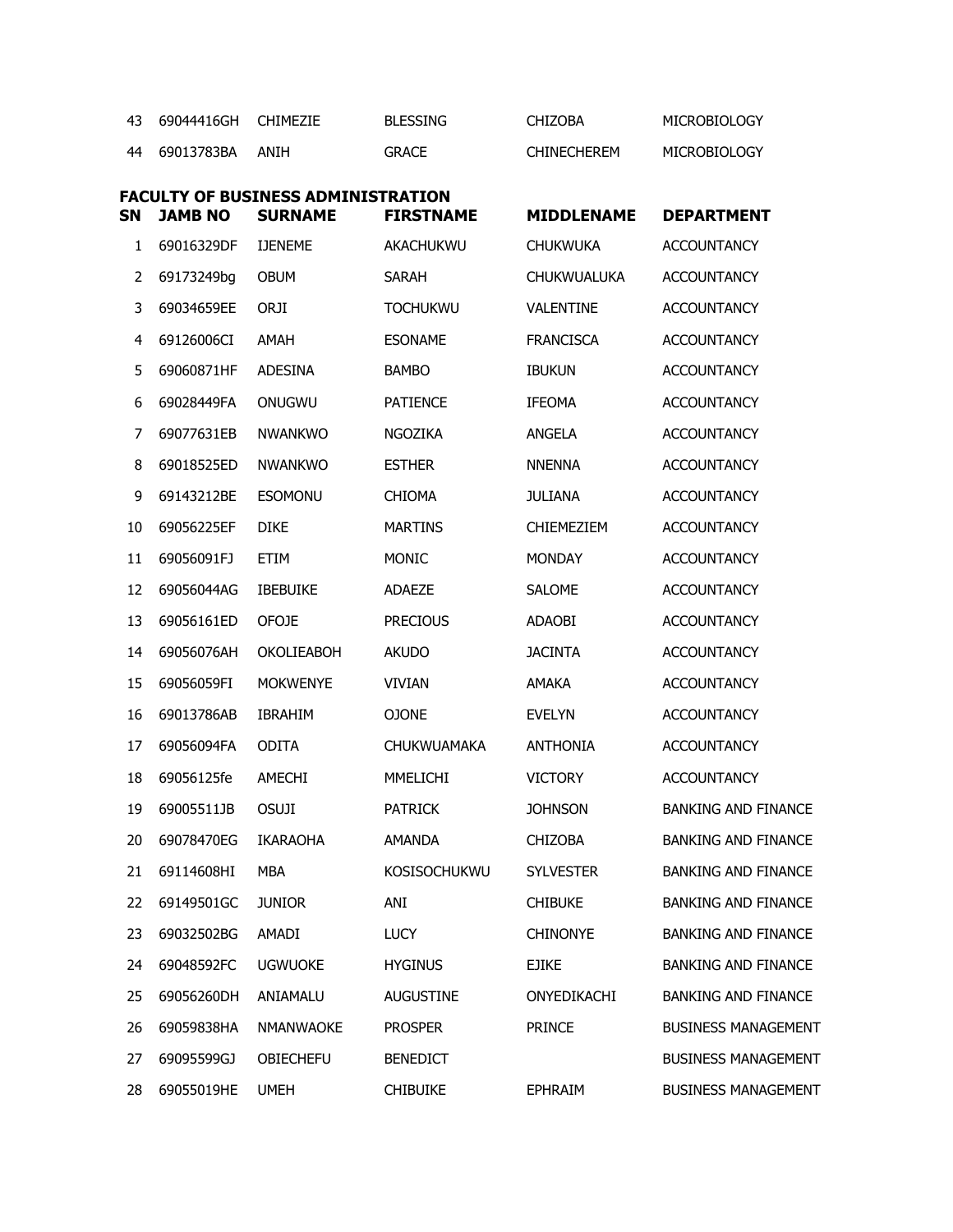| 29 | 69025551BE                  | <b>LEVI</b>      | ONYINYECHI         |                    | <b>BUSINESS MANAGEMENT</b> |
|----|-----------------------------|------------------|--------------------|--------------------|----------------------------|
| 30 | 69077176ei                  | <b>OKOYE</b>     | <b>CHIDERA</b>     | <b>MIRACLE</b>     | <b>BUSINESS MANAGEMENT</b> |
| 31 | 69056153GH                  | <b>NJIOKU</b>    | <b>DANIEL</b>      | <b>EMMANEUL</b>    | <b>BUSINESS MANAGEMENT</b> |
| 32 | 69055087GE                  | <b>IKPO</b>      | <b>IJEOMA</b>      | <b>FARVOUR</b>     | <b>BUSINESS MANAGEMENT</b> |
| 33 | 69056107BB                  | <b>ANANWUDE</b>  | <b>CHIOMA</b>      | <b>GLORY</b>       | <b>BUSINESS MANAGEMENT</b> |
| 34 | 69056122GD                  | <b>ADAMA</b>     | <b>NWAMAKA</b>     | <b>JOY</b>         | <b>BUSINESS MANAGEMENT</b> |
| 35 | 69056247HG                  | <b>IKEBUDE</b>   | <b>JOSEPH</b>      | <b>CHINOMNSO</b>   | <b>BUSINESS MANAGEMENT</b> |
| 36 | 69056266bj                  | <b>EMEREUWA</b>  | <b>VICTOR</b>      | <b>CHUKWUEBUKA</b> | <b>BUSINESS MANAGEMENT</b> |
| 37 | 69044554EB                  | <b>OKPARA</b>    | <b>CHUKWUEMEKA</b> | <b>OMA</b>         | <b>MARKETING</b>           |
| 38 | 69012343GC                  | <b>ALAGOR</b>    | <b>CHIOMA</b>      | <b>RITA</b>        | <b>MARKETING</b>           |
| 39 | 69013729HF                  | <b>CHUKWU</b>    | <b>IFEANYI</b>     | <b>JUDE</b>        | <b>MARKETING</b>           |
| 40 | 69104789eh                  | <b>OJIM</b>      | <b>ESTHER</b>      | <b>OSINACHI</b>    | <b>MARKETING</b>           |
| 41 | 69103967ii                  | ALI              | ONYINYECHI         | <b>SOPHIA</b>      | <b>MARKETING</b>           |
| 42 | 69006859CE                  | <b>UDEUGO</b>    | <b>CALISTA</b>     | <b>ADA</b>         | <b>MARKETING</b>           |
| 43 | 69033031HI                  | <b>IFEAKANDU</b> | <b>IKECHUKWU</b>   | <b>JOSEPH</b>      | <b>MARKETING</b>           |
|    | <b>FACULTY OF DENTISTRY</b> |                  |                    |                    |                            |
| SΝ | <b>JAMB NO</b>              | <b>SURNAME</b>   | <b>FIRSTNAME</b>   | <b>MIDDLENAME</b>  | <b>DEPARTMENT</b>          |
| 1  | 69040771EB                  | UCHE-EKETTE      | <b>CHIDERA</b>     | <b>OGECHI</b>      | <b>DENTISTRY</b>           |
| 2  | 69120328IH                  | <b>IKEH</b>      | <b>NWOKEDI</b>     | ABRAHAM            | <b>DENTISTRY</b>           |
| 3  | 69032713GC                  | <b>ONYEMANSO</b> | <b>CHIZARAM</b>    | <b>JANEMARIS</b>   | <b>DENTISTRY</b>           |
| 4  | 69057127FF                  | <b>NWOSU</b>     | <b>OBINNA</b>      | <b>SILAS</b>       | <b>DENTISTRY</b>           |

| <b>FACULTY OF EDUCATION</b> |                |                |                  |                   |                   |  |  |
|-----------------------------|----------------|----------------|------------------|-------------------|-------------------|--|--|
| <b>SN</b>                   | <b>JAMB NO</b> | <b>SURNAME</b> | <b>FIRSTNAME</b> | <b>MIDDLENAME</b> | <b>DEPARTMENT</b> |  |  |

5 69049127JG ODOGWU PETER ONYISI DENTISTRY

| 1 | 69160839JF | AGWU            | <b>UGWUNNA</b>    | OLUGHU            | ADULT EDUCATION      |
|---|------------|-----------------|-------------------|-------------------|----------------------|
| 2 | 69042990HH | <b>FMEH</b>     | <b>CHIKA</b>      | <b>NDIDIAMAKA</b> | ADULT EDUCATION      |
| 3 | 69017295FH | <b>OZIOKO</b>   | <b>IRENE</b>      | GINIKA            | ADULT EDUCATION      |
| 4 | 69113201db | <b>ESOM</b>     | <b>NDUBUIST</b>   | LIVINUS           | ADULT EDUCATION      |
| 5 | 69045932HI | <b>OJIH</b>     | <b>MARTHA</b>     |                   | ADULT EDUCATION      |
| 6 | 69149500GF | <b>OKPALUBA</b> | <b>TJEOMA</b>     | <b>CHIAMAKA</b>   | <b>CREATIVE ARTS</b> |
|   | 69111301AT | ONU             | ANASTESIA         | <b>FBFRF</b>      | EDUCATION AND IGBO   |
| 8 | 69168776EJ | OBINIGWE        | <b>ROSEPHILIA</b> | <b>CHIDINMA</b>   | EDUCATION AND IGBO   |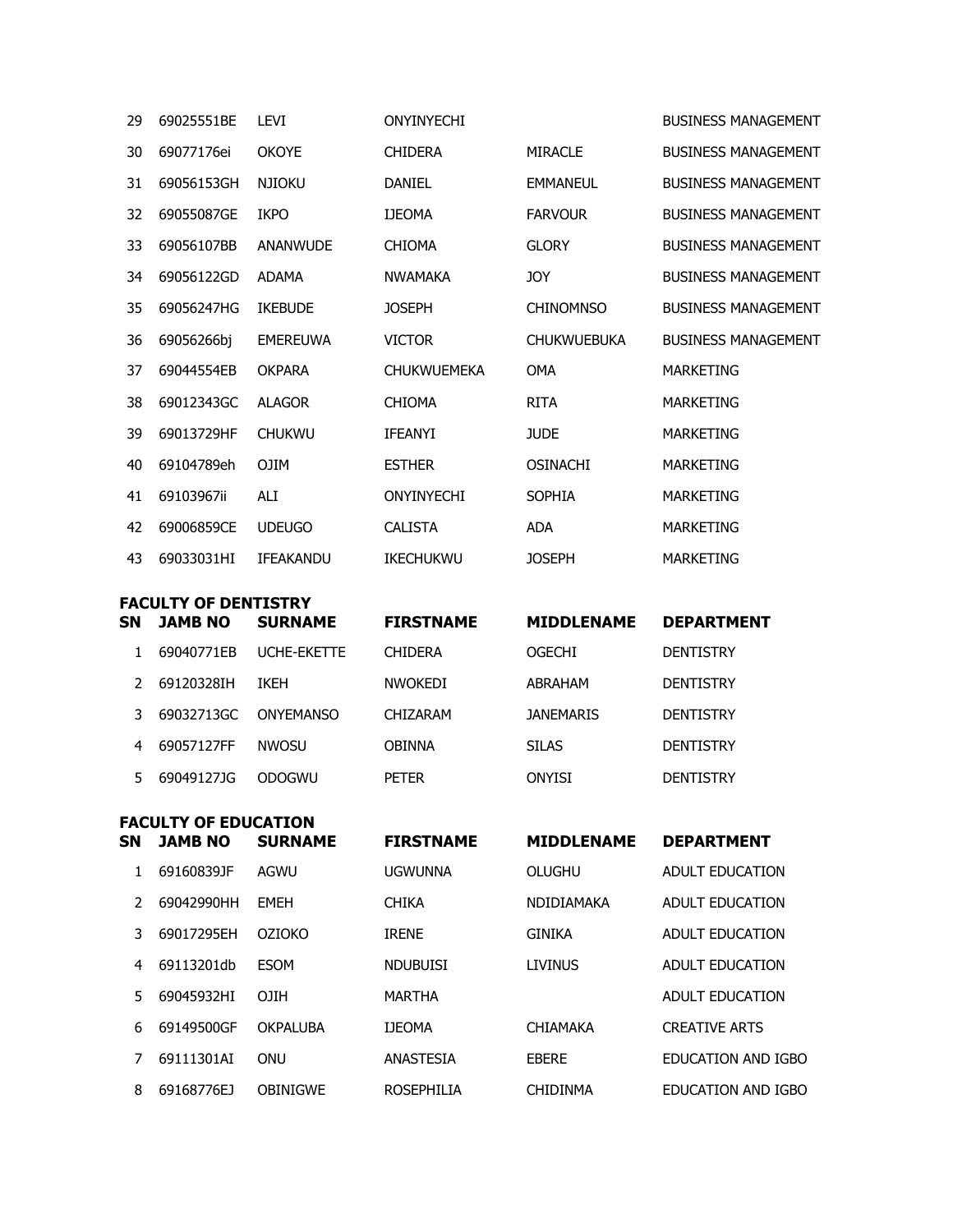| 9  | 69095302ih         | <b>ABIMAJE</b>   | <b>ANTHONY</b>     |                   | EDUCATION AND POL SCIENCE    |
|----|--------------------|------------------|--------------------|-------------------|------------------------------|
| 40 | 69018591DJ         | <b>MBAH</b>      | <b>JANE</b>        | ONYINYE           | <b>EDUCATION ART</b>         |
| 41 | 69010516BE         | <b>ALEKE</b>     | <b>PAUL</b>        | <b>SUNDAY</b>     | <b>EDUCATION ART</b>         |
| 42 | 69043411HF         | <b>NWABONYI</b>  | LAWRETTA           | <b>CHIOMA</b>     | <b>EDUCATION ART</b>         |
| 43 | 69042298BJ         | <b>ONUOHA</b>    | <b>LUCIANA</b>     | ODINAKACHI        | <b>EDUCATION ART</b>         |
| 44 | 69043592BH         | <b>UGO</b>       | <b>CHILEE</b>      | <b>CYNTHIA</b>    | <b>EDUCATION ART</b>         |
| 45 | 69063955DI         | <b>OLOWA</b>     | <b>OGOCHUKWU</b>   | <b>RITA</b>       | <b>EDUCATION ART</b>         |
| 46 | 69117171FC         | <b>ODO</b>       | <b>EMMANUEL</b>    | ONYEKACHI         | <b>EDUCATION BIOLOGY</b>     |
| 47 | 69123165BF         | <b>ONAH</b>      | <b>EDITH</b>       | <b>NNENNA</b>     | EDUCATION BIOLOGY            |
| 48 | 69045057IE         | <b>EGBE</b>      | <b>EJIKE</b>       | <b>PAULINUS</b>   | EDUCATION BIOLOGY            |
| 49 | 69021329HA         | <b>OKECHUKWU</b> | <b>PATIENCE</b>    | ONYINYECHI        | <b>EDUCATION CHEMISTRY</b>   |
| 50 | 69021329HA         | OKECHUKWU        | <b>PATIENCE</b>    | ONYINYECHI        | <b>EDUCATION CHEMISTRY</b>   |
| 51 | 69011429II         | <b>UGWUOKE</b>   | <b>JOSEPH</b>      | OKWUDILI          | <b>EDUCATION CHEMISTRY</b>   |
| 52 | 69011429II         | <b>UGWUOKE</b>   | <b>JOSEPH</b>      | OKWUDILI          | <b>EDUCATION CHEMISTRY</b>   |
| 53 | 69142390FF         | <b>ONYISHI</b>   | <b>EKENECHUKWU</b> | <b>EDNA</b>       | <b>EDUCATION ECONOMICS</b>   |
| 54 | 69151844bh         | IKEOTUONYE       | <b>OGECHUKWU</b>   | <b>BLESSING</b>   | <b>EDUCATION ECONOMICS</b>   |
| 55 | 69125170be         | <b>NWODOH</b>    | <b>JULIET</b>      | <b>ENYOCHUKWU</b> | <b>EDUCATION ENGLISH</b>     |
| 56 | 69098138BI         | <b>AGBO</b>      | <b>GABRIEL</b>     | <b>ONYEBUCHI</b>  | <b>EDUCATION ENGLISH</b>     |
| 57 | 69070823JF         | <b>NNABUCHI</b>  | <b>CHARLES</b>     |                   | <b>EDUCATION FINE ART</b>    |
| 58 | 69081320DC         | EZE              | <b>OLUCHI</b>      | <b>MABEL</b>      | EDUCATION GEOGRAPHY          |
| 59 | 69125206AD         | <b>OKPABI</b>    | <b>UGBADA</b>      | <b>JACOB</b>      | EDUCATION GEOGRAPHY          |
| 60 | 69085098EH         | <b>NWACHUKU</b>  | C                  | WILLIAM           | <b>EDUCATION MATHEMATICS</b> |
| 61 | 69024840BD ANIEKWE |                  | <b>SYLVIA</b>      | <b>UZOAMAKA</b>   | <b>EDUCATION MATHEMATICS</b> |
| 62 | 69039745BF         | OBI              | <b>FAUSTINA</b>    | <b>UCHECHUKWU</b> | <b>EDUCATION MATHEMATICS</b> |
| 63 | 69116705JC         | <b>OKEKE</b>     | <b>MARYJANE</b>    | <b>IFEOMA</b>     | <b>EDUCATION MATHEMATICS</b> |
| 64 | 69028600IC         | <b>ONAH</b>      | <b>CHIKA</b>       | <b>RUTH</b>       | <b>EDUCATION PHYSICS</b>     |
| 65 | 69028600IC         | <b>ONAH</b>      | <b>CHIKA</b>       | <b>RUTH</b>       | <b>EDUCATION PHYSICS</b>     |
| 66 | 69035089BF         | <b>NNAMANI</b>   | <b>FLORENCE</b>    | <b>CHINASA</b>    | <b>EDUCATION PHYSICS</b>     |
| 67 | 69035089BF         | <b>NNAMANI</b>   | <b>FLORENCE</b>    | <b>CHINASA</b>    | <b>EDUCATION PHYSICS</b>     |
| 68 | 69069333AG         | <b>UDOH</b>      | <b>BASSEY</b>      | <b>ANTHONY</b>    | <b>EDUCATION SCIENCE</b>     |
| 69 | 69018385HF         | <b>OKEKE</b>     | <b>EBERE</b>       | <b>PATIENCE</b>   | <b>EDUCATION SCIENCE</b>     |
| 70 | 69011483CD         | <b>BARNABAS</b>  | <b>ERNEST</b>      | <b>ONYEBUCHI</b>  | <b>EDUCATION SCIENCE</b>     |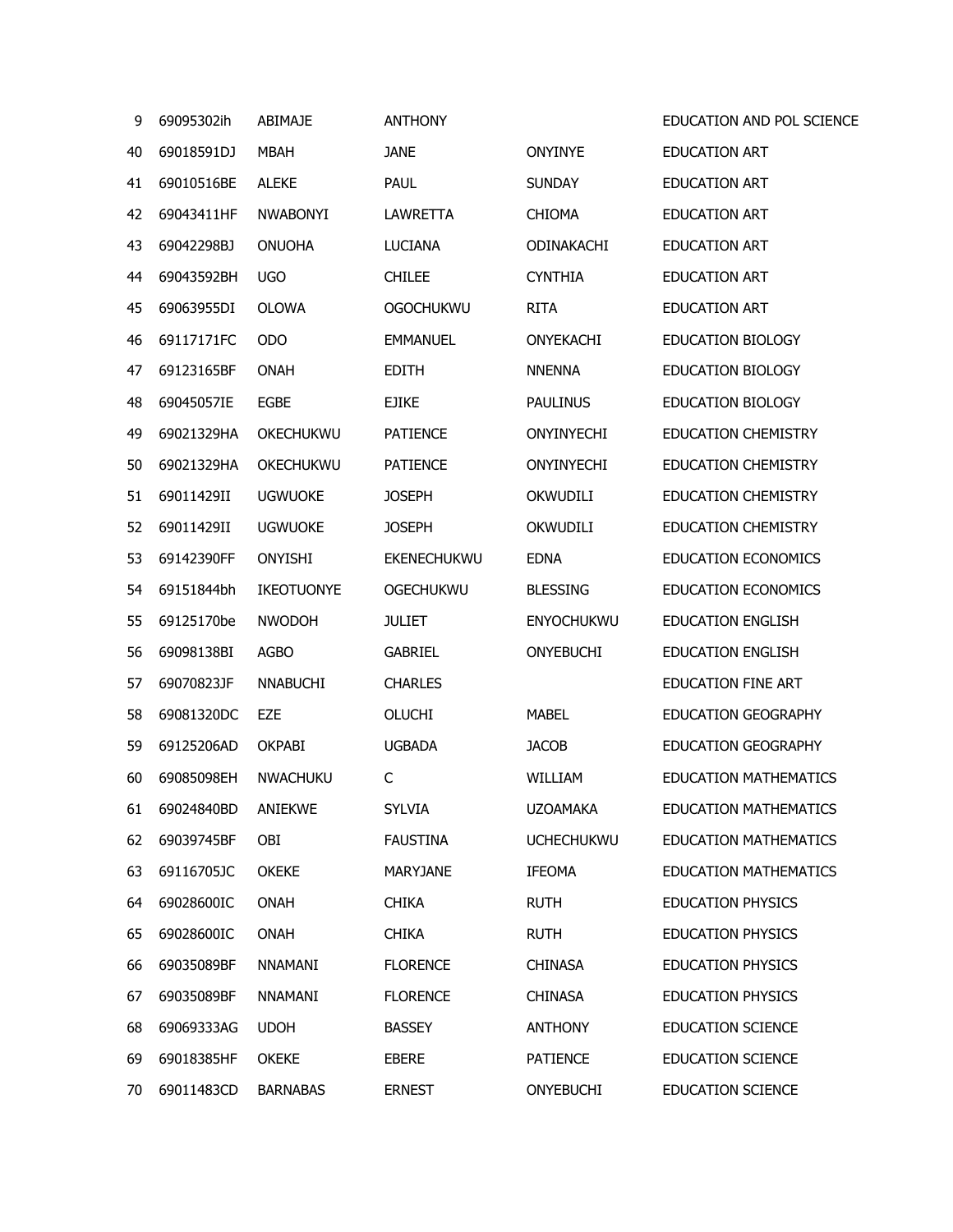| 71 | 69148866CH                    | <b>UGWU</b>       | <b>SARAH</b>       | ONYINYECHI        | <b>EDUCATION SOCIAL STUDIES</b> |
|----|-------------------------------|-------------------|--------------------|-------------------|---------------------------------|
| 72 | 69112027GB                    | <b>UGWUANYI</b>   | <b>CHIZOBA</b>     | <b>MALACHY</b>    | <b>EDUCATION SOCIAL STUDIES</b> |
| 73 | 69131139FC                    | <b>OKPASUO</b>    | <b>NKIRUKA</b>     | <b>JANE</b>       | <b>GUIDANCE AND COUNSELLING</b> |
| 74 | 69096148HB                    | <b>UMENZE</b>     | <b>OLUEBUBE</b>    | <b>JOY</b>        | <b>GUIDANCE AND COUNSELLING</b> |
| 75 | 69125708EJ                    | <b>ONAH</b>       | <b>CHINEKWU</b>    | <b>CHRISTIAN</b>  | <b>GUIDANCE AND COUNSELLING</b> |
| 76 | 69065043HC                    | <b>UGWUNANGWU</b> | <b>IFEOMA</b>      |                   | <b>GUIDANCE AND COUNSELLING</b> |
| 77 | 69115185jd                    | <b>ONWUHA</b>     | <b>CHIDIMMA</b>    | <b>CYNTHIA</b>    | <b>GUIDANCE AND COUNSELLING</b> |
| 78 | 69060310bc                    | <b>EZEA</b>       | <b>LIVINUS</b>     | <b>TESTIMONY</b>  | <b>GUIDANCE AND COUNSELLING</b> |
| 79 | 69150635FF                    | <b>ONYEMEKESI</b> | <b>CHINWENDU</b>   | D                 | <b>HEALTH EDUCATION</b>         |
| 80 | 69142625CJ                    | <b>EZEMBA</b>     | <b>CHINAZOR</b>    | <b>JENNIFER</b>   | <b>HEALTH EDUCATION</b>         |
| 81 | 69033536BI                    | <b>AMEH</b>       | <b>ANN</b>         | <b>OLUCHUKWU</b>  | LIB AND INFO SCIENCE            |
| 82 | 69132628EH                    | <b>IKE</b>        | <b>MARTHA</b>      | <b>CHINENYE</b>   | LIB AND INFO SCIENCE            |
| 83 | 69062383AB                    | <b>EZELEKE</b>    | <b>OLUCHI</b>      | <b>EMMANUELA</b>  | LIB AND INFO SCIENCE            |
| 84 | 69010261AD                    | <b>OKOLI</b>      | <b>GODGIVE</b>     | <b>CHINENYE</b>   | LIB AND INFO SCIENCE            |
| 85 | 69151889HG                    | ONUGWU            | <b>JOVITA</b>      | <b>ODINAKA</b>    | PHYSICAL EDUCATION              |
| 86 | 69129006EJ                    | <b>NWANKPA</b>    | <b>UDEGO</b>       | <b>PRETTY</b>     | PHYSICAL EDUCATION              |
| 87 | 69062141EI                    | <b>OGBAJE</b>     | <b>IFEANYI</b>     | <b>BASIL</b>      | PHYSICAL EDUCATION              |
|    | <b>FACULTY OF ENGINEERING</b> |                   |                    |                   |                                 |
| SN | <b>JAMB NO</b>                | <b>SURNAME</b>    | <b>FIRSTNAME</b>   | <b>MIDDLENAME</b> | <b>DEPARTMENT</b>               |
| 1  | 69045330eb                    | <b>AZUBUINE</b>   | <b>TOCHUKWU</b>    | <b>SAMUEL</b>     | <b>AGRIC ENGINEERING</b>        |
| 2  | 69061442BB                    | <b>UGWUANYI</b>   | <b>STANISLAUS</b>  | O                 | CIVIL ENGINEERING               |
| 3  | 69051113FF                    | <b>NWAMINI</b>    | <b>LEONARD</b>     | <b>OGOBUIKE</b>   | CIVIL ENGINEERING               |
| 4  | 69070559BE                    | NNAMANI           | <b>NNEKA</b>       | <b>EMMANUELLA</b> | CIVIL ENGINEERING               |
| 5  | 69071666II                    | <b>EDEGBO</b>     | <b>OGHENEDHUKE</b> | <b>JOHN</b>       | CIVIL ENGINEERING               |
| 6  | 69075314AI                    | <b>OGOEZE</b>     | <b>SAMUEL</b>      | <b>OGBONNAYA</b>  | CIVIL ENGINEERING               |
| 7  | 69095155ED                    | EBEIFENADI        | <b>EBENEZER</b>    | O                 | <b>CIVIL ENGINEERING</b>        |
| 8  | 69084132DF                    | <b>NNADI</b>      | <b>AMOS</b>        | CHIGOZIE          | CIVIL ENGINEERING               |
| 9  | 69101393FA                    | <b>OKPE</b>       | <b>MONDESTUS</b>   | <b>CHIJIOKE</b>   | CIVIL ENGINEERING               |
| 10 | 69045291GB                    | OBIEZE            | <b>ONYEDIKA</b>    | <b>SAMUEL</b>     | CIVIL ENGINEERING               |
| 11 | 69045414IA                    | <b>UTAZI</b>      | <b>HENRY</b>       | <b>CHIGOZIE</b>   | CIVIL ENGINEERING               |
| 12 | 69065766DH                    | <b>EBIDO</b>      | <b>ANTHONY</b>     | OKECHUKWU         | CIVIL ENGINEERING               |
| 13 | 69043682DI                    | <b>CHIDIADI</b>   | <b>CHINEDU</b>     | <b>GOSPEL</b>     | CIVIL ENGINEERING               |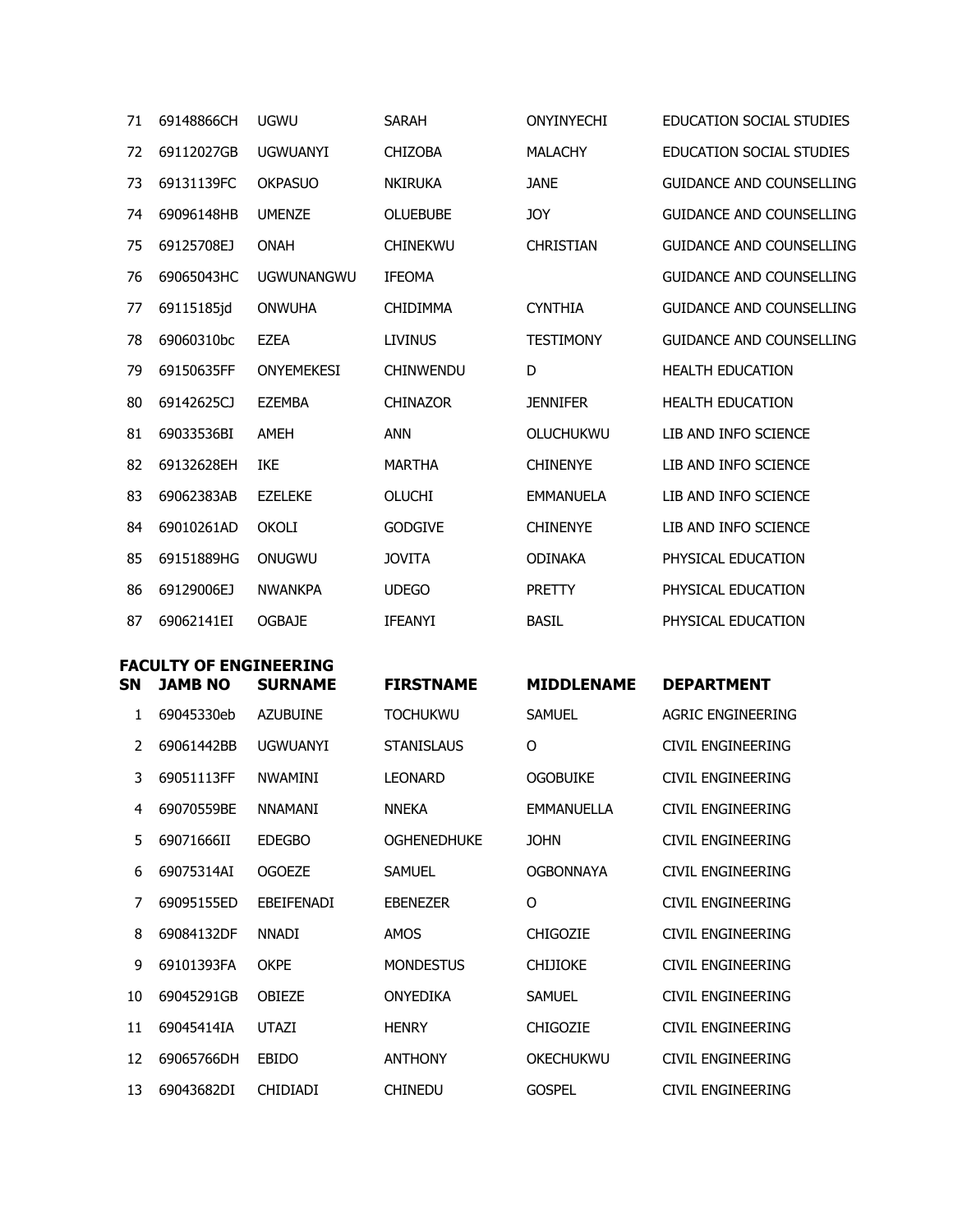| 14 | 69067788ic | <b>UGWU</b>         | <b>CHUKWUEMEKA</b> | <b>STANLEY</b>     | ELECTRICAL ENGINEERING         |
|----|------------|---------------------|--------------------|--------------------|--------------------------------|
| 15 | 69076248BJ | <b>ASIKA</b>        | <b>NELSON</b>      | <b>CHIJIOKE</b>    | ELECTRICAL ENGINEERING         |
| 16 | 69031919BJ | <b>ONELE</b>        | <b>PASCHAL</b>     | <b>IRUKA</b>       | ELECTRICAL ENGINEERING         |
| 17 | 69137845BD | EZE                 | <b>KELVIN</b>      | <b>TOCHUKWU</b>    | ELECTRICAL ENGINEERING         |
| 18 | 69047085be | <b>OZIOKO</b>       | <b>KENNETH</b>     | <b>CHUKWUEBUKA</b> | ELECTRICAL ENGINEERING         |
| 19 | 69132604cc | <b>UGWU</b>         | <b>CHIMUANYA</b>   | <b>FRANKLIN</b>    | FLECTRICAL ENGINEERING         |
| 20 | 69131844HB | <b>ONAH</b>         | <b>CHUKWUKA</b>    | <b>STEPHEN</b>     | ELECTRICAL ENGINEERING         |
| 21 | 69057419FC | <b>EMEDIOLE</b>     | <b>IFEANYI</b>     | <b>ANTHONY</b>     | ELECTRICAL ENGINEERING         |
| 22 | 69060756DC | <b>MADUEKE</b>      | <b>VICTORY</b>     | ONYINYECHUKWU      | ELECTRICAL ENGINEERING         |
| 23 | 69104410CA | AMAECHINA           | <b>EKENE</b>       | <b>IFEANYI</b>     | ELECTRICAL ENGINEERING         |
| 24 | 69048331FJ | <b>AFAMEFUNA</b>    | <b>CHIBUZOR</b>    | <b>PRECIOUS</b>    | ELECTRICAL ENGINEERING         |
| 25 | 69059577hh | <b>ONYENWEH</b>     | <b>CHIBUIKE</b>    | <b>FRANCIS</b>     | ELECTRICAL ENGINEERING         |
| 26 | 69141905FF | <b>ONYISHI</b>      | <b>ODINAKA</b>     | <b>VITUS</b>       | ELECTRONICS ENGINEERING        |
| 27 | 69080202II | <b>EZUBELU</b>      | <b>CHINENYE</b>    | <b>JENNIFER</b>    | <b>ELECTRONICS ENGINEERING</b> |
| 28 | 69011739DB | <b>UNADIKE</b>      | <b>MMASICHUKWU</b> | <b>STEPHANIE</b>   | <b>ELECTRONICS ENGINEERING</b> |
| 29 | 69073055JC | <b>EZEBUIRO</b>     | <b>CHINEDU</b>     | <b>FELIX</b>       | ELECTRONICS ENGINEERING        |
| 30 | 69039256CH | <b>ODIARI</b>       | <b>CHIKE</b>       | <b>HENRY</b>       | <b>ELECTRONICS ENGINEERING</b> |
| 31 | 69062052CE | <b>ENAKHENA</b>     | <b>HENRY</b>       | <b>IRUENOYA</b>    | <b>ELECTRONICS ENGINEERING</b> |
| 32 | 69071727AC | <b>ATTA</b>         | <b>SOLOMON</b>     | <b>UCHECHUKWU</b>  | <b>ELECTRONICS ENGINEERING</b> |
| 33 | 69048261hf | <b>ISHIWU</b>       | <b>ERNEST</b>      | <b>CHIEME</b>      | <b>ELECTRONICS ENGINEERING</b> |
| 34 | 69058737HF | <b>OGBONNA</b>      | <b>CHINONSO</b>    | <b>CHRISTIAN</b>   | <b>ELECTRONICS ENGINEERING</b> |
| 35 | 69071557CH | <b>ENETE</b>        | <b>CHIBUIKE</b>    | <b>JAPHET</b>      | <b>ELECTRONICS ENGINEERING</b> |
| 36 | 69070101DA | MAMAH               | <b>SUNDAY</b>      | <b>OHABUENYI</b>   | MECHNAICL ENGINEERING          |
| 37 | 69044044BJ | <b>EMESOWUM</b>     | CHIDOZIE           | <b>GEORGE</b>      | MECHNAICL ENGINEERING          |
| 38 | 69064636DC | <b>MGBEAHURUIKE</b> | <b>CHUKWUEMEKA</b> | <b>REMI</b>        | MECHNAICL ENGINEERING          |
| 39 | 69056512FH | <b>OKORO</b>        | <b>BLESSING</b>    | <b>NKECHI</b>      | MECHNAICL ENGINEERING          |
| 40 | 69045407AE | <b>EJEH</b>         | <b>DAVID</b>       | <b>JUNIOR</b>      | MECHNAICL ENGINEERING          |
| 41 | 69112912CF | <b>OGAYI</b>        | <b>FIDELIS</b>     | <b>EMEKA</b>       | MECHNAICL ENGINEERING          |
| 42 | 69113015AH | <b>OMEH</b>         | MICHAEL            | M                  | MECHNAICL ENGINEERING          |
| 43 | 69066193BH | <b>UCHENDU</b>      | <b>KELO</b>        | <b>OGECHUKWU</b>   | MECHNAICL ENGINEERING          |
| 44 | 69020985DF | <b>EZEH</b>         | ARINZE             | <b>JOSHUA</b>      | MECHNAICL ENGINEERING          |
| 45 | 69113326EE | <b>OPOH</b>         | <b>THEOPHILOUS</b> | <b>ENYABEGWU</b>   | MECHNAICL ENGINEERING          |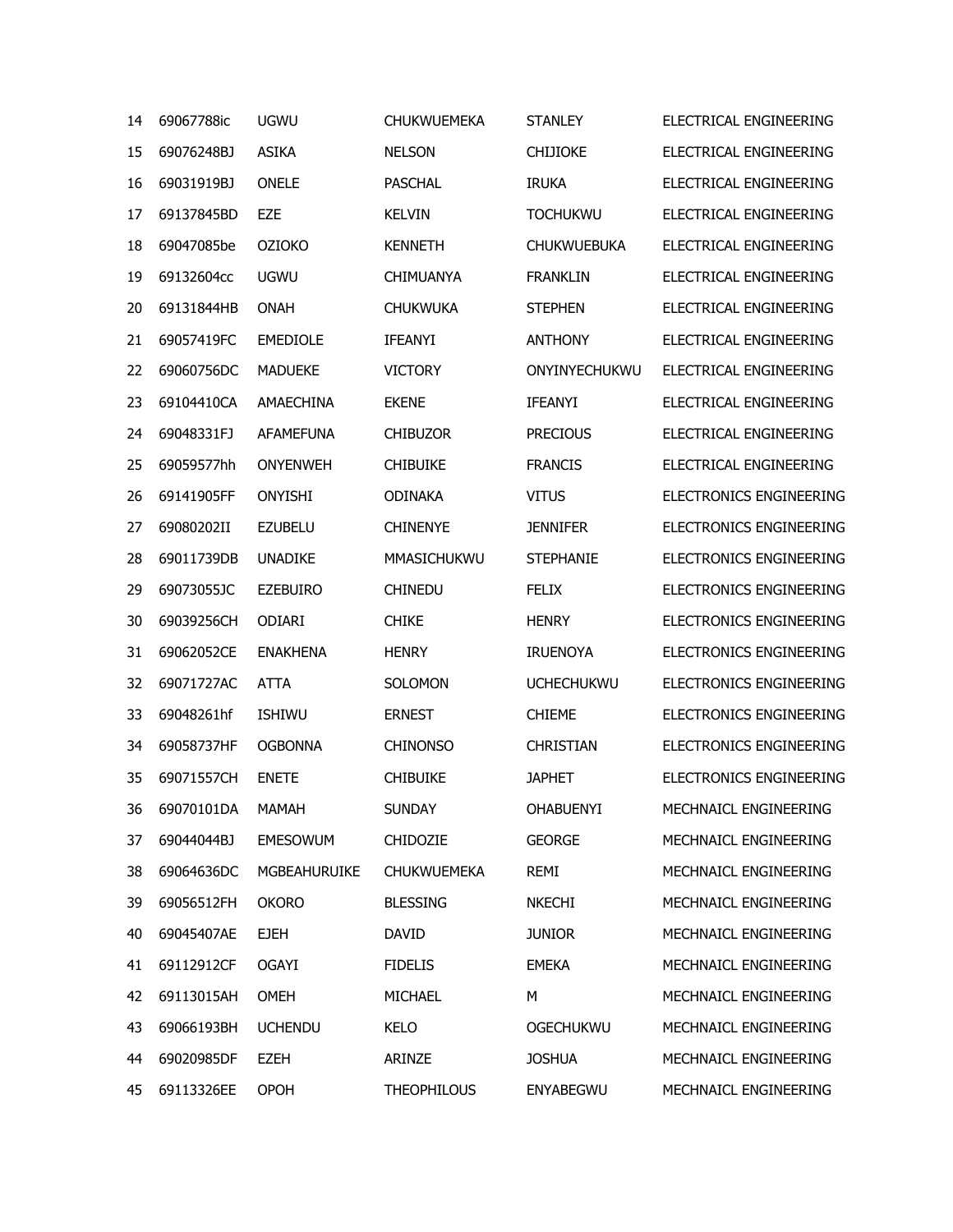| 46 69061143DF | OBIKAF7F | <b>SOMTOCHUKWU</b> | PATRICK | MECHNAICL ENGINEERING |
|---------------|----------|--------------------|---------|-----------------------|
| 47 69046055JH | ANYANSO  | JOHN               | AZU     | MECHNAICL ENGINEERING |

| <b>SN</b> | <b>JAMB NO</b> | <b>FACULTY OF ENVIRONMENTAL STUDIES</b><br><b>SURNAME</b> | <b>FIRSTNAME</b>     | <b>MIDDLENAME</b>  | <b>DEPARTMENT</b>           |
|-----------|----------------|-----------------------------------------------------------|----------------------|--------------------|-----------------------------|
| 1         | 69132867AJ     | AKPEH                                                     | <b>CHUKWUEBUKA</b>   | <b>JOSEPH</b>      | <b>ARCHITECTURE</b>         |
|           |                |                                                           |                      |                    |                             |
| 2         | 69121317DA     | <b>CHARLES</b>                                            | <b>TERZURUM</b>      | <b>CALEB</b>       | <b>ARCHITECTURE</b>         |
| 3         | 69042402jf     | <b>AGBAJILEKE</b>                                         | <b>ISRAEL</b>        |                    | <b>ARCHITECTURE</b>         |
| 4         | 69167331BJ     | <b>ALAGBOSO</b>                                           | <b>CHIEDOZIE</b>     | <b>CHRISTIAN</b>   | <b>ARCHITECTURE</b>         |
| 5         | 69116037FJ     | OGBONNAYA                                                 | <b>THOMPSON</b>      |                    | ARCHITECTURE                |
| 6         | 69060690DG     | <b>IROEGBUTE</b>                                          | <b>CHIBUZOR</b>      | <b>GODWIN</b>      | <b>ARCHITECTURE</b>         |
| 7         | 69040536GH     | <b>OGBODO</b>                                             | ENYINNA              | <b>EUGENE</b>      | ARCHITECTURE                |
| 8         | 69070523CF     | ORJI                                                      | <b>JAMES</b>         | <b>ONU</b>         | <b>ARCHITECTURE</b>         |
| 9         | 69042697ID     | <b>ASOGWA</b>                                             | <b>VALENTINE</b>     | <b>IZUCHUKWU</b>   | <b>ARCHITECTURE</b>         |
| 10        | 69131772JD     | <b>IBEH</b>                                               | <b>CHINAZAEKPERE</b> | <b>ONYEBUCHI</b>   | <b>ESTATE MANAGEMENT</b>    |
| 11        | 69011642DB     | <b>OKAFOR</b>                                             | SOMTOO               | <b>VINCENT</b>     | <b>ESTATE MANAGEMENT</b>    |
| 12        | 69084084IC     | AGBO                                                      | <b>STEPHANIE</b>     | <b>OBIANUJU</b>    | <b>ESTATE MANAGEMENT</b>    |
| 13        | 69056181IA     | MALLAH                                                    | <b>WALSHAK</b>       | <b>ISTIFANUS</b>   | <b>ESTATE MANAGEMENT</b>    |
| 14        | 69145672AG     | <b>OKAFOR</b>                                             | <b>GLORIA</b>        | AMALA              | <b>ESTATE MANAGEMENT</b>    |
| 15        | 69032712GF     | <b>NWEKE</b>                                              | <b>EJIKE</b>         | <b>CHRISTOPHER</b> | <b>GEOINFO AND SURVEY</b>   |
| 16        | 69042497AE     | <b>UDEH</b>                                               | <b>UCHECHUKWU</b>    | <b>GODWILL</b>     | <b>GEOINFO AND SURVEY</b>   |
| 17        | 69051370GA     | <b>JIMOH</b>                                              | SIAKA                | <b>ISAAC</b>       | <b>GEOINFO AND SURVEY</b>   |
| 18        | 69154141BD     | <b>OKUKU</b>                                              | <b>BENJAMIN</b>      |                    | <b>GEOINFO AND SURVEY</b>   |
| 19        | 69040970CG     | SANGODOTIN                                                | <b>IBRAHIM</b>       | DAMILARE           | <b>GEOINFO AND SURVEY</b>   |
| 20        | 69044020JB     | KALU                                                      | <b>IROHA</b>         | <b>CHUKWUEMEKA</b> | <b>GEOINFO AND SURVEY</b>   |
| 21        | 69034218AJ     | <b>GEORGE</b>                                             | JOY                  | <b>ESE</b>         | URBAN AND REGIONAL PLANNING |
| 22        | 69062885EH     | <b>UMEADI</b>                                             | EMEKA                | <b>FRANCIS</b>     | URBAN AND REGIONAL PLANNING |
| 23        | 69142229FD     | <b>NWOYEOCHA</b>                                          | <b>PHILIP</b>        | OBINNA             | URBAN AND REGIONAL PLANNING |
| 24        | 69062575AH     | <b>AKUMA</b>                                              | OGECHI               |                    | URBAN AND REGIONAL PLANNING |

| <b>FACULTY OF HEALTH SCIENCES AND TECHNOLOGY</b> |          |                  |                   |                     |  |  |  |  |  |
|--------------------------------------------------|----------|------------------|-------------------|---------------------|--|--|--|--|--|
| SN JAMB NO                                       | SURNAME  | <b>FIRSTNAME</b> | <b>MIDDLENAME</b> | <b>DEPARTMENT</b>   |  |  |  |  |  |
| 69013441GG                                       | UGWU I   | KINGSLEY         | MONDAY            | MEDICAL LAB SCIENCE |  |  |  |  |  |
| 69048785FF                                       | MUHAMMAD | <b>SULAIMAN</b>  | <b>BELLO</b>      | MEDICAL LAB SCIENCE |  |  |  |  |  |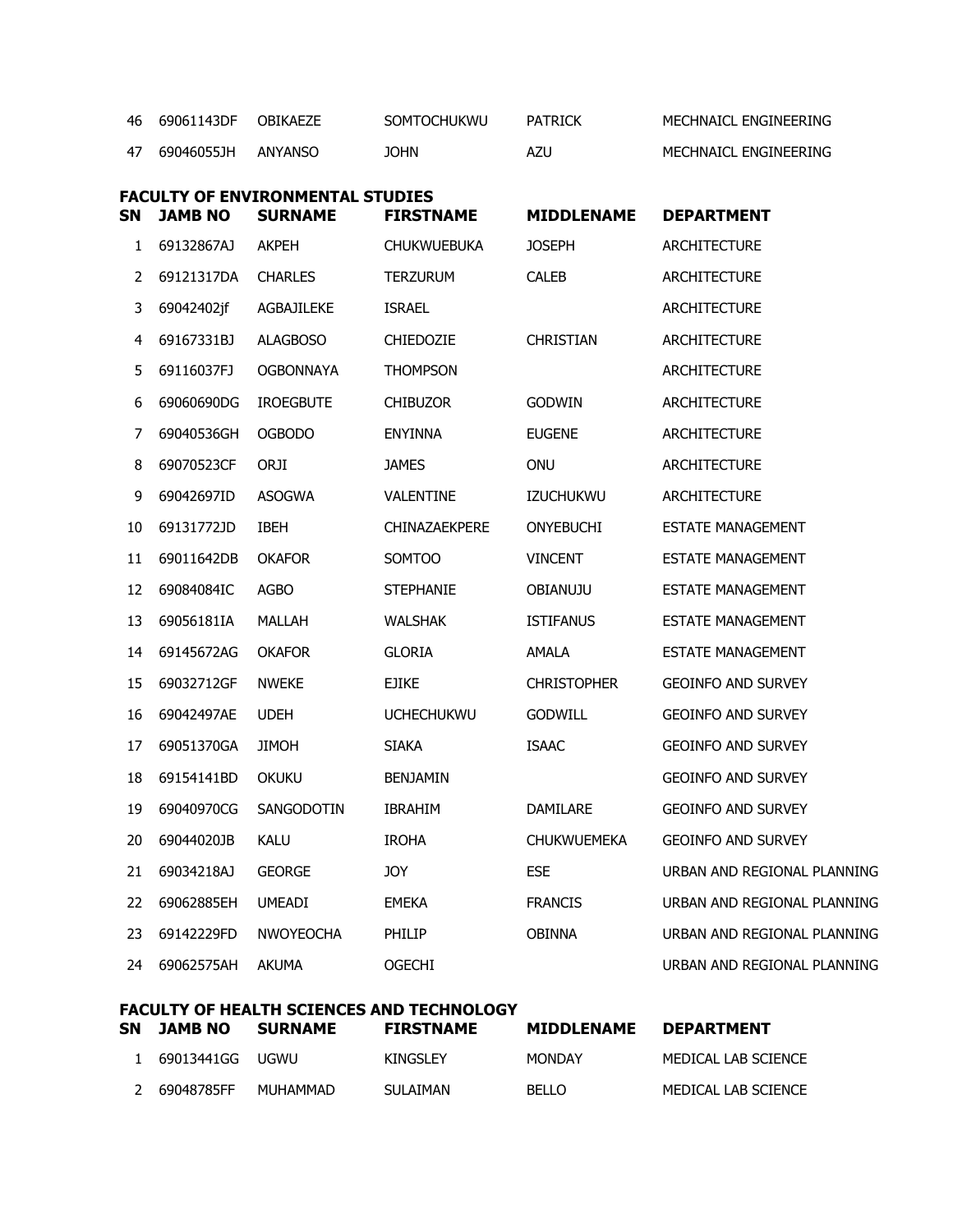| 3      | 69104786FG | <b>EZUGWU</b>     | <b>KINGSLEY</b>    | <b>EMEKA</b>       | MEDICAL LAB SCIENCE    |
|--------|------------|-------------------|--------------------|--------------------|------------------------|
| 4      | 69032522FD | <b>EZIKE</b>      | <b>UCHENNA</b>     | <b>APPOLONIA</b>   | MEDICAL LAB SCIENCE    |
| 5      | 69102015CH | <b>ODO</b>        | <b>JUDE</b>        | <b>MADUKA</b>      | MEDICAL LAB SCIENCE    |
| 6      | 69051310EG | <b>EZEAH</b>      | <b>MODESTER</b>    | <b>NJIDEKA</b>     | MEDICAL LAB SCIENCE    |
| 7      | 69106532FG | <b>ODO</b>        | <b>MICHEAL</b>     | <b>CHINEDU</b>     | MEDICAL LAB SCIENCE    |
| 8      | 69134052ED | <b>ECHA</b>       | <b>DOMINIC</b>     | <b>UCHECHUKWU</b>  | MEDICAL LAB SCIENCE    |
| 9      | 69053433HJ | <b>EJIMELO</b>    | <b>CHINECHEREM</b> | <b>JESSICA</b>     | MEDICAL LAB SCIENCE    |
| 10     | 69070082IH | <b>ONYIMA</b>     | <b>PIUS</b>        | OKECHUKWU          | MEDICAL LAB SCIENCE    |
| 11     | 69047239DH | AMAIZU            | <b>MIRACLE</b>     | <b>MAKUOCHUKWU</b> | MEDICAL LAB SCIENCE    |
| 12     | 69043787BE | AGU               | <b>CHIDERA</b>     | <b>WENDY</b>       | MEDICAL LAB SCIENCE    |
| 13     | 69122298JE | <b>MAKATA</b>     | <b>CHIDERA</b>     | <b>ANGELA</b>      | MEDICAL LAB SCIENCE    |
| 14     | 69051076GJ | <b>FRANCIS</b>    | <b>OSINACHI</b>    |                    | MEDICAL LAB SCIENCE    |
| 15     | 69080380DJ | GODWIN-           | ILO                | <b>OGECHUKWU</b>   | MEDICAL LAB SCIENCE    |
| 16     | 69064795EA | <b>CHUKWUMA</b>   | <b>KELECHI</b>     | <b>GOD'SPOWER</b>  | MEDICAL RADIOGRAPHY    |
| 17     | 69082534HG | <b>OTAH</b>       | <b>FAVOUR</b>      | <b>CHINONSO</b>    | MEDICAL RADIOGRAPHY    |
| 18     | 69044496CB | <b>ABAH</b>       | <b>UNOJO</b>       | <b>JAMES</b>       | MEDICAL RADIOGRAPHY    |
| 19     | 69051953FH | <b>BRIGHT</b>     | <b>YVONNE</b>      | <b>CHIAMAKA</b>    | MEDICAL RADIOGRAPHY    |
| 20     | 69066833DH | <b>OKWOR</b>      | <b>JOY</b>         | <b>CHISOM</b>      | MEDICAL RADIOGRAPHY    |
| 21     | 69000305JC | ONYEMAIZU         | <b>CHINEDU</b>     | <b>EZEKIEL</b>     | MEDICAL RADIOGRAPHY    |
| 22     | 69077342DF | <b>OYEACHONAM</b> | <b>IFUNANYA</b>    | <b>JULIET</b>      | MEDICAL RADIOGRAPHY    |
| 23     | 69105448BA | <b>JUSTICE</b>    | <b>MONDAY</b>      | <b>ONAH</b>        | MEDICAL RADIOGRAPHY    |
| 24     | 69044023IC | <b>FAVORED</b>    | <b>DAVID</b>       | <b>OGECHUKWU</b>   | MEDICAL RADIOGRAPHY    |
| $25 -$ | 69027889IB | <b>UDENTA</b>     | IFUNANYA           | <b>IGNATIA</b>     | MEDICAL RADIOGRAPHY    |
| 26     | 69163983HC | <b>EZEH</b>       | <b>ESTHER</b>      | <b>CHIDIMMA</b>    | MEDICAL RADIOGRAPHY    |
| 27     | 69057693AG | AJOSE-ADEOGUN     | <b>BARAKAT</b>     | O                  | MEDICAL REHABILITATION |
| 28     | 69044557DC | <b>UKWUOMA</b>    | <b>EMEKA</b>       | <b>VICTOR</b>      | MEDICAL REHABILITATION |
| 29     | 69064529GC | <b>EDEH</b>       | <b>CHIOMA</b>      | <b>JENNIFER</b>    | MEDICAL REHABILITATION |
| 30     | 69043216HI | <b>OMEJE</b>      | <b>GOODNESS</b>    | <b>OLUCHUKWU</b>   | MEDICAL REHABILITATION |
| 31     | 69130107EE | <b>OKONKWO</b>    | <b>NKIRUKA</b>     | <b>EUCHARIA</b>    | MEDICAL REHABILITATION |
| 32     | 69081287DE | <b>NWANSI</b>     | MARYJANE           | <b>ADAEZE</b>      | MEDICAL REHABILITATION |
| 33     | 69082710DD | <b>NWANGUMA</b>   | <b>CHIDINMA</b>    | MIRIAN             | MEDICAL REHABILITATION |
| 34     | 69039950HJ | <b>NGOKA</b>      | <b>ESTHER</b>      | AMARACHI           | MEDICAL REHABILITATION |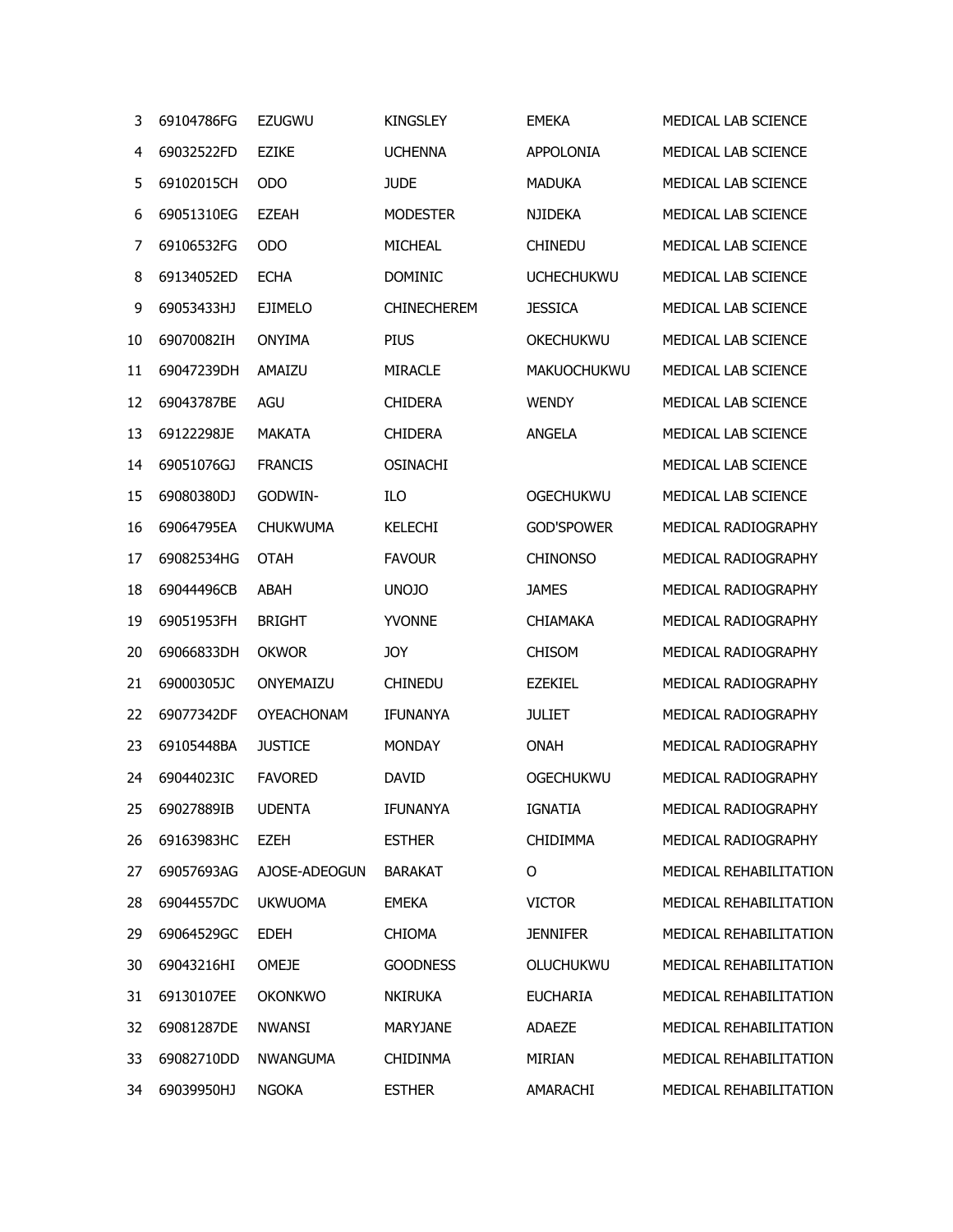| 35 | 69117826CH          | <b>BABABUNMI</b> | <b>DEBORAH</b>    | <b>ODUNAYO</b>    | MEDICAL REHABILITATION |
|----|---------------------|------------------|-------------------|-------------------|------------------------|
| 36 | 69162961DE          | <b>UDUBOH</b>    | <b>SELEKEBUNA</b> |                   | MEDICAL REHABILITATION |
| 37 | 69161642BE          | <b>ODO</b>       | <b>AGATHA</b>     | C.                | NURSING SCIENCE        |
| 38 | 69115363EE          | <b>UMEH</b>      | <b>GLADYS</b>     | <b>NKECHI</b>     | <b>NURSING SCIENCE</b> |
| 39 | 69083733GI          | NWANEKEZIE       | <b>PETER</b>      | <b>CHIBUIKE</b>   | <b>NURSING SCIENCE</b> |
| 40 | 69144014DD          | <b>SYLVANUS</b>  | <b>NKIRU</b>      | <b>EMMANUELA</b>  | <b>NURSING SCIENCE</b> |
| 41 | 69052080GE          | <b>OKECHUKWU</b> | SOPULUCHUKWU      | I                 | <b>NURSING SCIENCE</b> |
| 42 | 69098722BC          | <b>OGUJIUBA</b>  | <b>CHIOMA</b>     | <b>BENEDICTA</b>  | <b>NURSING SCIENCE</b> |
| 43 | 69110506GF          | <b>MGBOHERE</b>  | <b>CHINYERE</b>   | <b>JOAN</b>       | NURSING SCIENCE        |
| 44 | 69002561BH          | <b>NWANKWO</b>   | <b>IFEOMA</b>     | <b>JULIET</b>     | <b>NURSING SCIENCE</b> |
| 45 | 69011559IG          | <b>NTUKIDEM</b>  | <b>UFORO</b>      | <b>EMMANUEL</b>   | <b>NURSING SCIENCE</b> |
| 46 | 69026494JF          | <b>CHIJIOKE</b>  | <b>CHIAMAKA</b>   | <b>VICTORIA</b>   | NURSING SCIENCE        |
| 47 | 69042010BA          | <b>OMEYE</b>     | <b>OLUCHI</b>     | <b>BLESSING</b>   | <b>NURSING SCIENCE</b> |
| 48 | 69110834FB          | <b>EZEH</b>      | <b>ONYINYE</b>    | <b>JANEGREG</b>   | NURSING SCIENCE        |
| 49 | 69093034AE          | <b>IFIONU</b>    | <b>CYNTHIA</b>    | <b>ONYINYE</b>    | NURSING SCIENCE        |
| 50 | 69073155ID          | <b>NNAJI</b>     | <b>ONYINYE</b>    | <b>PRAISE</b>     | <b>NURSING SCIENCE</b> |
| 51 | 69030676GC          | <b>ENEH</b>      | <b>NNENNA</b>     | <b>JULIET</b>     | NURSING SCIENCE        |
| 52 | 69035730DC          | <b>NNAJIOFOR</b> | <b>MARYANN</b>    | <b>UCHECHUKWU</b> | <b>NURSING SCIENCE</b> |
| 53 | 69011570FD          | ORJI             | <b>CHIOMA</b>     | <b>EMELDA</b>     | <b>NURSING SCIENCE</b> |
| 54 | 69074769JB          | ALI              | <b>KEVIN</b>      | <b>IKECHUKWU</b>  | <b>NURSING SCIENCE</b> |
| 55 | 69024025DD          | <b>ANEKE</b>     | <b>ELIZABETH</b>  | <b>OGECHUKWU</b>  | <b>NURSING SCIENCE</b> |
| 56 | 69099088HI          | <b>OKWOR</b>     | <b>OGECHUKWU</b>  | <b>MARY</b>       | <b>NURSING SCIENCE</b> |
| 57 | 69027917JE UGWUANYI |                  | <b>AMUCHE</b>     | LOUIS             | NURSING SCIENCE        |
| 58 | 69030211AC          | <b>ENEH</b>      | CHINAGOROM        | <b>MAUREEN</b>    | NURSING SCIENCE        |
| 59 | 69098003DF          | <b>NOEL</b>      | <b>FAVOUR</b>     | <b>UDOCHUKWU</b>  | <b>NURSING SCIENCE</b> |
| 60 | 69053145HA          | <b>AKPAN</b>     | <b>CHARITY</b>    | <b>INIODU</b>     | NURSING SCIENCE        |
| 61 | 69014352EJ          | <b>OSUJI</b>     | ONYEDIKACHI       | <b>EBERE</b>      | NURSING SCIENCE        |
| 62 | 69051180EI          | <b>EKWERE</b>    | <b>EKEMINI</b>    | <b>JACKSON</b>    | NURSING SCIENCE        |
| 63 | 69020012EE          | ONUIGBO          | AMARACHI          | <b>SYLVIA</b>     | <b>NURSING SCIENCE</b> |
| 64 | 69006867JH          | <b>ONWURAFOR</b> | <b>CHINWENDU</b>  | <b>IFEYINWA</b>   | NURSING SCIENCE        |
| 65 | 69009552JD          | <b>ANEKE</b>     | <b>LINDA</b>      | NNEDIMMA          | <b>NURSING SCIENCE</b> |
| 66 | 69159617HF          | <b>OKORIE</b>    | <b>OGECHUKWU</b>  | <b>STEPHANIE</b>  | NURSING SCIENCE        |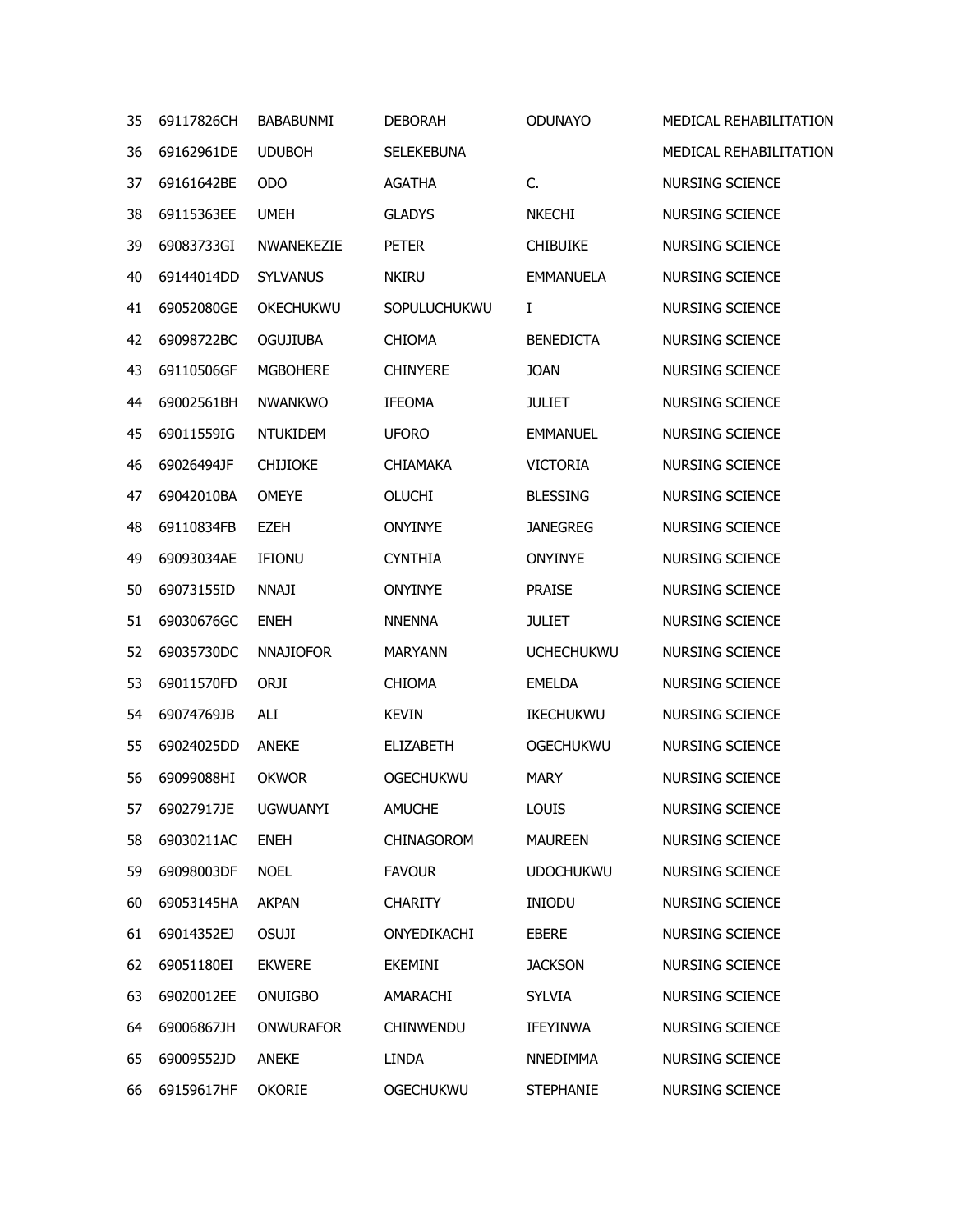| 67 | 69043982bb | <b>TIMOTHY</b>   | <b>CHINENYE</b>   |                   | <b>NURSING SCIENCE</b> |
|----|------------|------------------|-------------------|-------------------|------------------------|
| 68 | 69117267FF | <b>UKACHUKWU</b> | <b>LOVELINE</b>   | <b>UGOCHI</b>     | <b>NURSING SCIENCE</b> |
| 69 | 69026367ii | <b>ENENDU</b>    | ADACHUKWU         | <b>COMFORT</b>    | NURSING SCIENCE        |
| 70 | 69052401HB | <b>OZOR</b>      | <b>CHIDIMMA</b>   | <b>MARYANN</b>    | <b>NURSING SCIENCE</b> |
| 71 | 69096192DG | <b>OKWU</b>      | <b>STEPHANIE</b>  | <b>EZINNE</b>     | NURSING SCIENCE        |
| 72 | 69016552EF | <b>ETIM</b>      | <b>MARY</b>       | <b>PETER</b>      | <b>NURSING SCIENCE</b> |
| 73 | 69011406GA | ANYAEGBU         | <b>CHISOM</b>     | <b>IFEOMA</b>     | <b>NURSING SCIENCE</b> |
| 74 | 69018715FF | <b>AJETU</b>     | <b>EBELE</b>      | <b>MAUREEN</b>    | <b>NURSING SCIENCE</b> |
| 75 | 69072433BI | <b>UGWU</b>      | <b>CHIAMAKA</b>   | <b>LETICIA</b>    | NURSING SCIENCE        |
| 76 | 69045672IC | AMEH             | <b>JOSHUA</b>     |                   | <b>NURSING SCIENCE</b> |
| 77 | 69113863IC | AMADI            | <b>IFUNANYA</b>   | <b>REGINA</b>     | <b>NURSING SCIENCE</b> |
| 78 | 69051355AI | <b>ONUIGBO</b>   | <b>UCHEABUCHI</b> | <b>GLORIA</b>     | <b>NURSING SCIENCE</b> |
| 79 | 69116862AJ | <b>ONYIA</b>     | <b>OGOCHUKWU</b>  | <b>ANDRA</b>      | <b>NURSING SCIENCE</b> |
| 80 | 69053918HJ | <b>NWAFOR</b>    | <b>UCHENNA</b>    | <b>CHIDIMMA</b>   | NURSING SCIENCE        |
| 81 | 69060297FB | <b>ALAKWENZE</b> | <b>CHIOMA</b>     | <b>AUGUSTA</b>    | <b>NURSING SCIENCE</b> |
| 82 | 69009835CA | <b>NZEKWE</b>    | AMARACHUKWU       | <b>PASCHALINE</b> | <b>NURSING SCIENCE</b> |
| 83 | 69068020GF | <b>ETIM</b>      | <b>NSISONG</b>    | <b>BONIFACE</b>   | NURSING SCIENCE        |
| 84 | 69041181HC | <b>CHINEME</b>   | <b>ADAOBI</b>     | <b>PATIENCE</b>   | <b>NURSING SCIENCE</b> |
| 85 | 69091717HF | <b>ELUKA</b>     | <b>NNEKA</b>      | <b>LUCIA</b>      | <b>NURSING SCIENCE</b> |
| 86 | 69019551GJ | <b>ODENIGBO</b>  | <b>UGOMMA</b>     | <b>ELIZABETH</b>  | NURSING SCIENCE        |
| 87 | 69159414AF | <b>ANIEKWE</b>   | <b>LOVETH</b>     | <b>CHINASA</b>    | <b>NURSING SCIENCE</b> |
| 88 | 69122205IC | <b>IHUOMA</b>    | <b>ANITA</b>      | <b>CHIDIMMA</b>   | <b>NURSING SCIENCE</b> |
| 89 | 69061084BI | <b>OBINKA</b>    | <b>AFOMA</b>      | <b>PERPETUA</b>   | NURSING SCIENCE        |
| 90 | 69072758BD | <b>OGARA</b>     | <b>OGECHUKWU</b>  | <b>GOODNEWS</b>   | NURSING SCIENCE        |
| 91 | 69073150AB | <b>NWOKO</b>     | ONYINYECHI        | <b>PRECIOUS</b>   | NURSING SCIENCE        |
| 92 | 69064376DG | <b>OKORO</b>     | <b>MERCY</b>      | <b>OGECHI</b>     | <b>NURSING SCIENCE</b> |
| 93 | 69052562hd | <b>NWAIGWE</b>   | <b>CHINAZA</b>    | <b>JUDITH</b>     | <b>NURSING SCIENCE</b> |
| 94 | 69048987DB | <b>EDEH</b>      | <b>CHIDINMA</b>   | <b>JENNIFER</b>   | <b>NURSING SCIENCE</b> |
| 95 | 69042222fd | AGU              | <b>CHINYERE</b>   | <b>EKE</b>        | NURSING SCIENCE        |
| 96 | 69045654dj | <b>OTY</b>       | OBIANUJU          | VIVIAN            | NURSING SCIENCE        |
| 97 | 69049051DD | <b>UGWU</b>      | ANGELA            | <b>UZOAMAKA</b>   | NURSING SCIENCE        |
| 98 | 69070126FC | <b>UGWOKE</b>    | <b>CHINENYE</b>   | <b>SANDRA</b>     | NURSING SCIENCE        |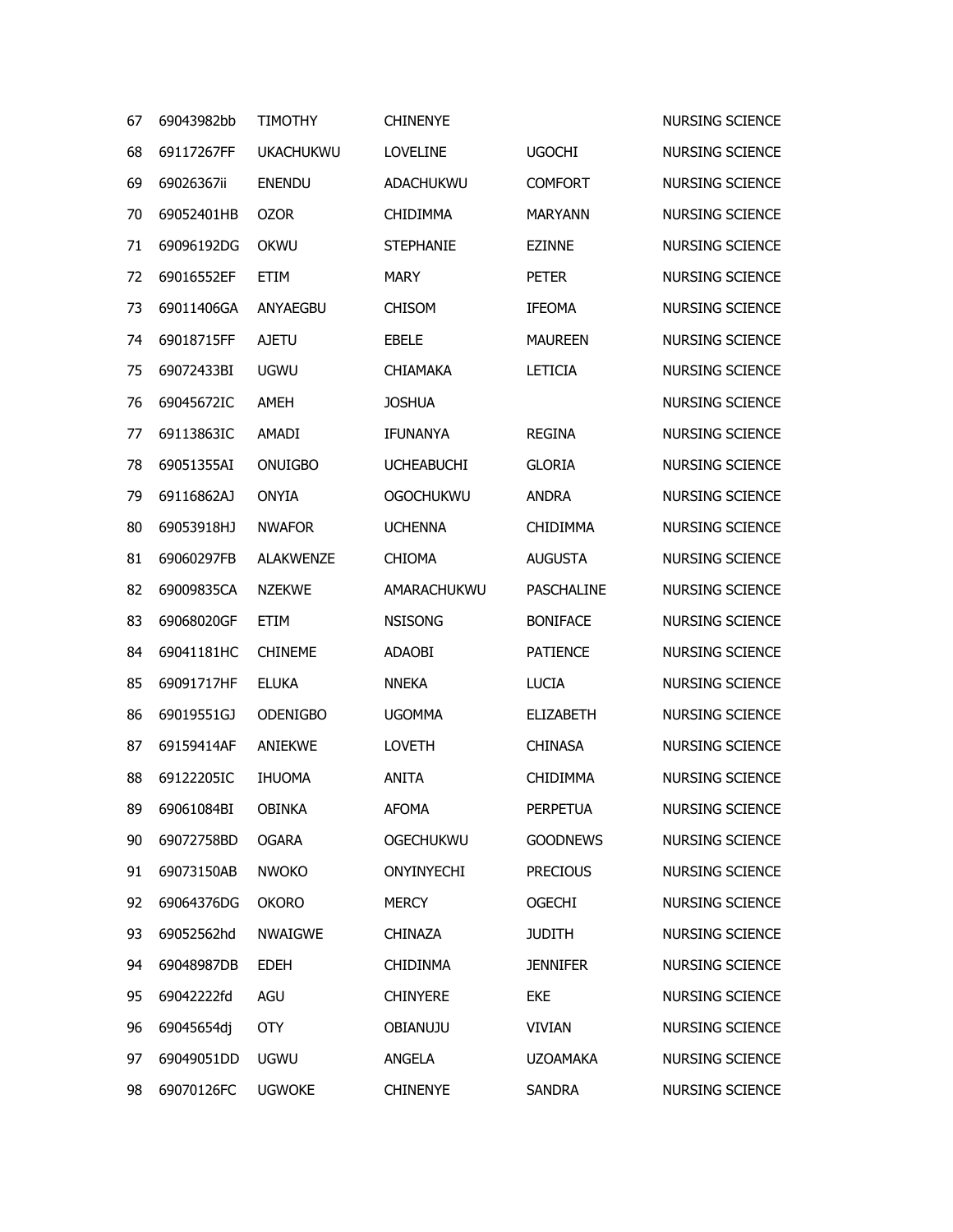| 99               | 69046125ib        | <b>EZEAMA</b>      | <b>CLARA</b>       | <b>CHIDINMA</b>    | NURSING SCIENCE        |
|------------------|-------------------|--------------------|--------------------|--------------------|------------------------|
| 100              | 69071396CF        | <b>ONYEMA</b>      | AMARACHI           | <b>MARIS</b>       | <b>NURSING SCIENCE</b> |
| 101              | 69057151ia        | ONUCHUKWU          | <b>CHIOMA</b>      | <b>EMMANUELLA</b>  | <b>NURSING SCIENCE</b> |
| 102              | 69087712GC        | <b>OMIKA</b>       | <b>BENICE</b>      | <b>ACHENYO</b>     | NURSING SCIENCE        |
| 103              | 69051857FE        | <b>OBIDIAGHA</b>   | <b>JULIET</b>      | <b>CHINONYE</b>    | <b>NURSING SCIENCE</b> |
| 104              | 69057991IC        | <b>UGBOMA</b>      | <b>OMENOGO</b>     | <b>BEATRICE</b>    | <b>NURSING SCIENCE</b> |
| 105              | 69040183FJ        | ANYILE             | <b>BLESSING</b>    | <b>CHINONYE</b>    | NURSING SCIENCE        |
| 106              | 69045573II        | <b>OKORO</b>       | <b>ONYINYECHI</b>  | <b>JOSEPHINE</b>   | <b>NURSING SCIENCE</b> |
| 107              | 69086843FA        | <b>AKAJI</b>       | <b>NKECHI</b>      | <b>ODO</b>         | <b>NURSING SCIENCE</b> |
| 108              | 69046302DF        | <b>MBAH</b>        | <b>ANTHONET</b>    | <b>EZINNEAMAKA</b> | <b>NURSING SCIENCE</b> |
| 109              | 69044054IG        | <b>OLEWEH</b>      | <b>TOCHI</b>       | <b>DEBORAH</b>     | <b>NURSING SCIENCE</b> |
| 110              | 69044110bf        | ONYEUKWU           | <b>CAROLINE</b>    | CHIAGOZIEM         | <b>NURSING SCIENCE</b> |
| 111              | 69043237BF        | <b>ODOEMELE</b>    | <b>CHIMDIEBUBE</b> | C                  | <b>NURSING SCIENCE</b> |
| 112              | 69039549CB        | OBI                | <b>UCHENNA</b>     | <b>ASSUMPTA</b>    | <b>NURSING SCIENCE</b> |
| 113              | 69064874JE        | <b>ONUBA</b>       | <b>DABERECHI</b>   | <b>STELLA</b>      | <b>NURSING SCIENCE</b> |
| 114              | 69083538HB        | <b>NNAJI</b>       | <b>CHINECHEREM</b> | <b>CYNTHIA</b>     | <b>NURSING SCIENCE</b> |
| 115              | 69071619Df        | <b>OLASUNKANMI</b> | OLUWATOSIN         | <b>JANET</b>       | NURSING SCIENCE        |
| 116              | 69045887BJ        | <b>ETIM</b>        | <b>PRECIOUS</b>    | <b>GODWIN</b>      | <b>NURSING SCIENCE</b> |
| 117              | 69071196ED        | <b>EZEOKE</b>      | <b>CHINEMEREM</b>  | <b>OLUOMA</b>      | <b>NURSING SCIENCE</b> |
| 118              | 69052729FH        | <b>AZUBUIKE</b>    | AMARACHI           | <b>CHINAEMEREM</b> | <b>NURSING SCIENCE</b> |
| 119              | 69052936BI        | <b>OKAFOR</b>      | <b>GODWIN</b>      | <b>EBERE</b>       | <b>NURSING SCIENCE</b> |
|                  | <b>FACULTY OF</b> |                    |                    |                    |                        |
| <b>LAW</b><br>SΝ | <b>JAMB NO</b>    | <b>SURNAME</b>     | <b>FIRSTNAME</b>   | <b>MIDDLENAME</b>  | <b>DEPARTMENT</b>      |
| $\mathbf{1}$     | 69001849BJ        | <b>OKPOKO</b>      | <b>PETER</b>       | <b>CHIBUZOR</b>    | LAW                    |
| 2                | 69058910EB        | <b>UDEBUANA</b>    | ADAEZE             | ANN                | LAW                    |
| 3                | 69109224db        | <b>EMEALI</b>      | <b>CHRISTIAN</b>   | <b>CHUKWUEBUKA</b> | LAW                    |
| 4                | 69165930FB        | <b>ODO</b>         | <b>LIVINUS</b>     | AMECHI             | LAW                    |
| 5                | 69023260JH        | AGU                | JULIANA            | <b>CHINYERE</b>    | LAW                    |
| 6                | 69038960EC        | <b>OKORO</b>       | <b>CHIDIEBERE</b>  | <b>FELIX</b>       | LAW                    |
| 7                | 69042673FI        | <b>OKEREKE</b>     | <b>CHUKWUEMEKA</b> | <b>COLLINS</b>     | LAW                    |
| 8                | 69064033JF        | <b>NWOKOLO</b>     | <b>AZUBUIKE</b>    | <b>JOHNSON</b>     | LAW                    |
| 9                | 69105002IH        | <b>JOHN</b>        | WISDOM             | <b>OVUNDAH</b>     | LAW                    |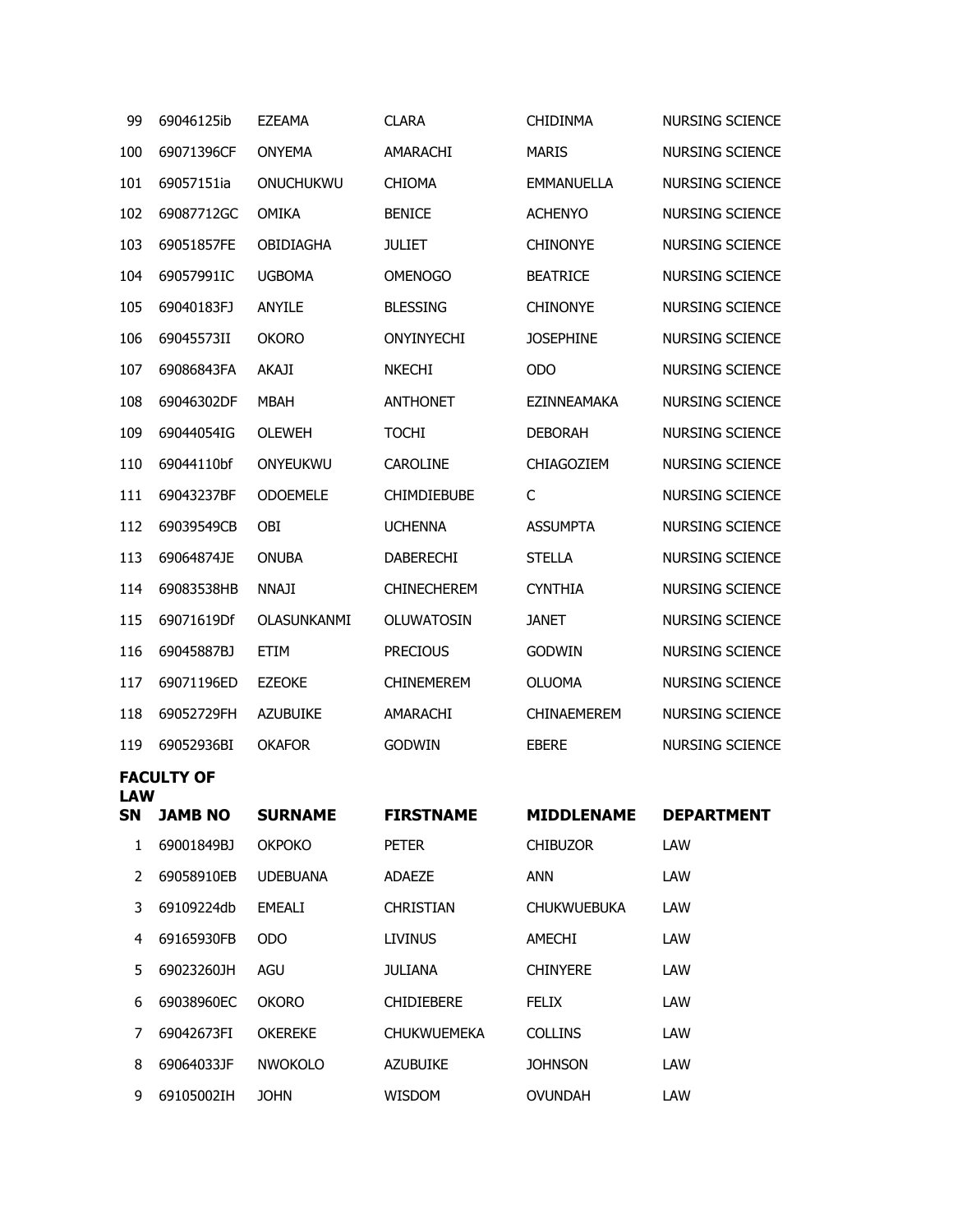| SN | JAMB NO    | <b>FACULTY OF MEDICAL SCIENCES</b><br><b>SURNAME</b> | <b>FIRSTNAME</b>   | <b>MIDDLENAME</b> | <b>DEPARTMENT</b> |
|----|------------|------------------------------------------------------|--------------------|-------------------|-------------------|
| 21 | 69106292JH | <b>OKECHUKWU</b>                                     | <b>THELMA</b>      | <b>CHINENYE</b>   | LAW               |
| 20 | 69156558DH | <b>NGELE</b>                                         | <b>ESTHER</b>      | <b>CHIZARAM</b>   | LAW               |
| 19 | 69154810ED | <b>NJOKU</b>                                         | <b>UCHENNA</b>     | <b>CASMIR</b>     | LAW               |
| 18 | 69123242HF | <b>MUONEKE</b>                                       | <b>CHUKWUEMEKA</b> | <b>VINCENT</b>    | LAW               |
| 17 | 69064744jq | <b>CHIDEBELU</b>                                     | <b>CHINECHEREM</b> | <b>EMMANUEL</b>   | LAW               |
| 16 | 69049015ee | <b>KALU</b>                                          | <b>CHIGOZIE</b>    | <b>VINCENT</b>    | LAW               |
| 15 | 69132393HD | <b>BARDI</b>                                         | <b>MARIAN</b>      | <b>CHEKWUBE</b>   | LAW               |
| 14 | 69129516HB | <b>NWEKE</b>                                         | <b>SIMONPETER</b>  | <b>FRANKLIN</b>   | LAW               |
| 13 | 69041080IE | <b>NDUKWE</b>                                        | <b>VIVIENNE</b>    | <b>ANURIKA</b>    | LAW               |
| 12 | 69039858GE | <b>ENEMCHUKWU</b>                                    | SOMTO.C            | <b>JERUEL</b>     | LAW               |
| 11 | 69074453GJ | <b>NWOSU</b>                                         | <b>CHIDERA</b>     | <b>ISABELLA</b>   | LAW               |
| 10 | 69043310IH | SOSANOLU                                             | <b>SESAN</b>       | <b>ABIODUN</b>    | LAW               |

| SN | JAMB NO    | SUKNAME          | FIRSINAME            | MIDDLENAME         | DEPARIMENI      |
|----|------------|------------------|----------------------|--------------------|-----------------|
| 1  | 69064943IB | <b>NWADIKE</b>   | <b>MAXIMUS</b>       | <b>CHINECHEREM</b> | <b>MEDICINE</b> |
| 2  | 69166696IB | <b>AZUKA</b>     | <b>CHIDIOGO</b>      | <b>DIVINE</b>      | <b>MEDICINE</b> |
| 3  | 69043764ID | <b>ONYIA</b>     | <b>OLUCHI</b>        | <b>ADANNA</b>      | <b>MEDICINE</b> |
| 4  | 69042893hh | <b>SOEZE</b>     | <b>PETER</b>         | <b>GOSIM</b>       | <b>MEDICINE</b> |
| 5  | 69046052AJ | <b>IBEGBUNAM</b> | <b>ONYINYE</b>       | <b>MARYANNE</b>    | <b>MEDICINE</b> |
| 6  | 69039733FB | ONYEBUCHUKWU     | <b>CHIAMAKA</b>      | QUEENET            | <b>MEDICINE</b> |
| 7  | 69038363IH | <b>UGO</b>       | <b>DANIEL</b>        | <b>OBINNA</b>      | <b>MEDICINE</b> |
| 8  | 69137754JC | <b>ANACHUNA</b>  | <b>KENNETH</b>       | <b>KELECHI</b>     | <b>MEDICINE</b> |
| 9  | 69049106gc | ORJI             | <b>UGURU</b>         | <b>WILLIAMS</b>    | <b>MEDICINE</b> |
| 10 | 69086754cg | <b>ONUEGBU</b>   | <b>FAVOUR</b>        | <b>JUNIOR</b>      | <b>MEDICINE</b> |
| 11 | 69064137HE | ODUWEGWU         | <b>EBUBECHUKWU</b>   |                    | <b>MEDICINE</b> |
| 12 | 69120803CA | <b>MOMOH</b>     | <b>EMMANUEL</b>      | ONUKUOJO           | <b>MEDICINE</b> |
| 13 | 69064652IB | <b>JATTOH</b>    | <b>MARYMAGDALENE</b> |                    | <b>MEDICINE</b> |
| 14 | 69057925ig | OGIDE            | <b>PRISCA</b>        | <b>IJEOMA</b>      | <b>MEDICINE</b> |
| 15 | 69107965CF | <b>PATRICK</b>   | <b>DESMOND</b>       | <b>OSITA</b>       | <b>MEDICINE</b> |
| 16 | 69079628GE | <b>IKEGWUIRO</b> | <b>CHIAMAKA</b>      | <b>OLIVE</b>       | <b>MEDICINE</b> |
|    |            |                  |                      |                    |                 |

|    |         |                | FACULTY OF MEDICAL PHARMACEUTICAL SCIENCES |                   |                   |
|----|---------|----------------|--------------------------------------------|-------------------|-------------------|
| SN | JAMB NO | <b>SURNAME</b> | <b>FIRSTNAME</b>                           | <b>MIDDLENAME</b> | <b>DEPARTMENT</b> |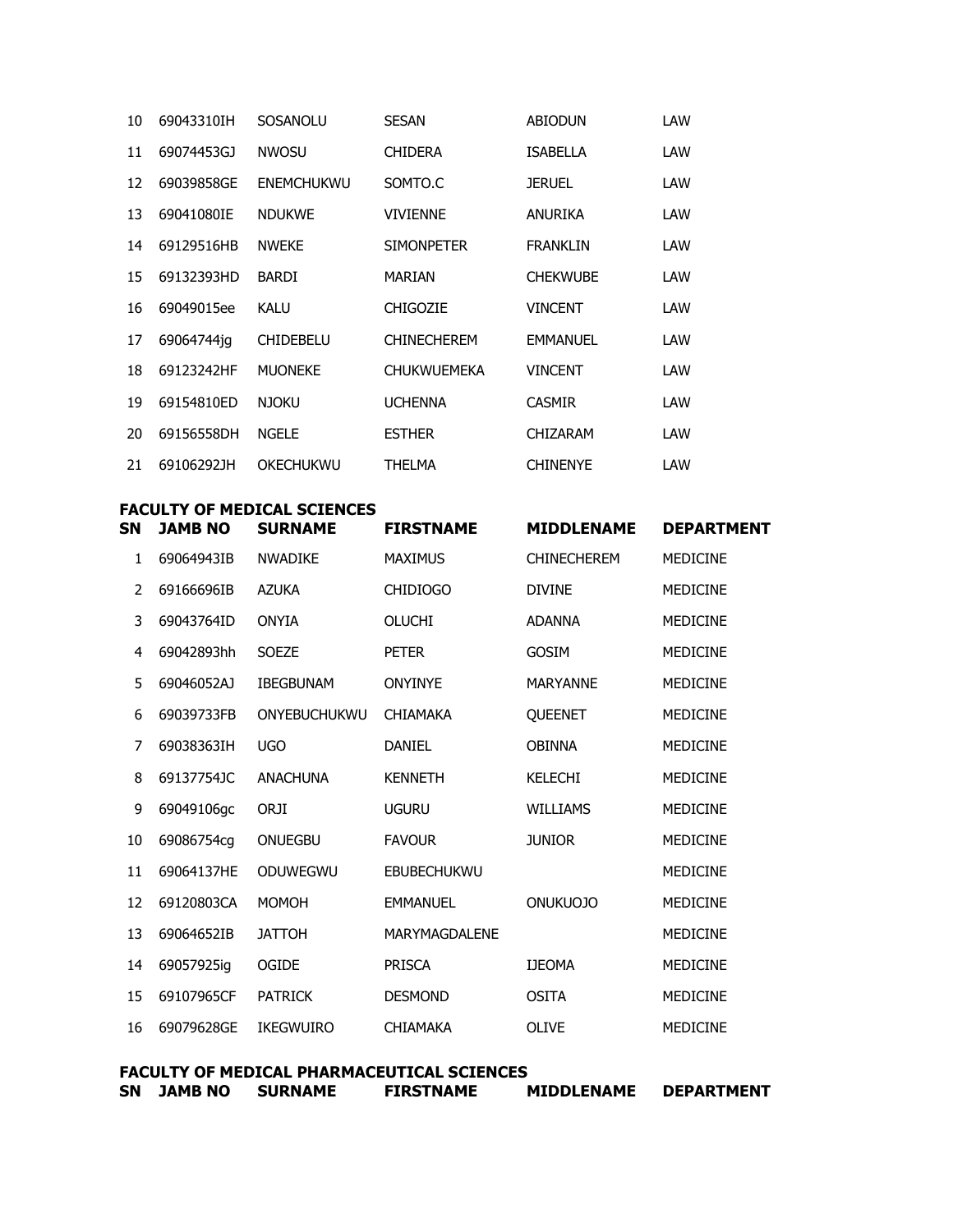| 1             | 69057160FD | <b>IGWEGBE</b>    | <b>EUDORAH</b>     | <b>CHIKODI</b>     | <b>PHARMACY</b> |
|---------------|------------|-------------------|--------------------|--------------------|-----------------|
| $\mathcal{P}$ | 69042354EF | <b>ONWE</b>       | <b>KINGSLEY</b>    | <b>VINCENT</b>     | <b>PHARMACY</b> |
| 8             | 69102052BD | <b>NKAMA</b>      | ODINAKACHI         | <b>GOLD</b>        | <b>PHARMACY</b> |
| 9             | 69026976AH | <b>UGWU</b>       | <b>JENNIFER</b>    | <b>OGECHUKWU</b>   | <b>PHARMACY</b> |
| 3             | 69044001FB | <b>EGWUATU</b>    | <b>MARYCYBILL</b>  | OGOCHUKWU          | <b>PHARMACY</b> |
| 10            | 69161591HA | <b>OBILA</b>      | <b>MARY</b>        | <b>UGOCHINYERE</b> | PHARMACY        |
| 11            | 69103420IA | <b>OGBU</b>       | <b>OLUCHI</b>      | <b>GLORIA</b>      | <b>PHARMACY</b> |
| 12            | 69062926CB | ANYANWU           | <b>FRANCISCA</b>   | N                  | PHARMACY        |
| 4             | 69052559IC | <b>DURUAWUZIE</b> | <b>CHUKWUEBUKA</b> | <b>ROMANUS</b>     | <b>PHARMACY</b> |
| 5             | 69048956ch | <b>EZE</b>        | <b>VALENTINE</b>   | C                  | <b>PHARMACY</b> |
| 6             | 69044447HB | <b>CHUKWU</b>     | <b>PATRICK</b>     | <b>OGBONNA</b>     | <b>PHARMACY</b> |
| 7             | 69042632IE | <b>AKPAN</b>      | <b>NSIKAK</b>      | <b>EMMANUEL</b>    | <b>PHARMACY</b> |
| 13            | 69084684CI | <b>UKAGBA</b>     | <b>BRENDAN</b>     | <b>UCHECHUKWU</b>  | PHARMACY        |
| 14            | 69141184IE | <b>NWIYI</b>      | <b>CHIMAOBI</b>    | J                  | <b>PHARMACY</b> |
| 15            | 69167062FA | <b>EZEMADUKA</b>  | <b>CHISOM</b>      | <b>BLESSING</b>    | PHARMACY        |

#### **FACULTY OF PHYSICAL SCIENCES**

| SΝ | <b>JAMB NO</b> | <b>SURNAME</b>  | <b>FIRSTNAME</b>   | <b>MIDDLENAME</b>   | <b>DEPARTMENT</b>          |
|----|----------------|-----------------|--------------------|---------------------|----------------------------|
| 1  | 69044929IA     | <b>EGWU</b>     | <b>OYIDIYA</b>     | <b>KALU</b>         | <b>COMPUTER SCIENCE</b>    |
| 2  | 69150731FI     | <b>EZENWATA</b> | <b>PROMISE</b>     | I                   | <b>COMPUTER SCIENCE</b>    |
| 3  | 69049503DF     | <b>ONWUMERE</b> | <b>FRANKLIN</b>    | <b>CHIBUNNA</b>     | <b>COMPUTER SCIENCE</b>    |
| 4  | 69130583HB     | <b>CHUKWUKA</b> | <b>CHUKWUEBUKA</b> | <b>JOSHUA</b>       | <b>COMPUTER SCIENCE</b>    |
| 5  | 69007506CD     | <b>DUROTOYE</b> | <b>PEARL</b>       | <b>OMOBOLUWARIN</b> | <b>COMPUTER SCIENCE</b>    |
| 6  | 69027292CJ     | <b>OKONKWO</b>  | <b>CHIAMAKA</b>    | <b>PERPETUA</b>     | <b>COMPUTER SCIENCE</b>    |
| 7  | 69125669GJ     | <b>IBENEGBU</b> | <b>JOY</b>         | <b>ADANNE</b>       | <b>COMPUTER SCIENCE</b>    |
| 8  | 69045555ef     | <b>NWANNE</b>   | <b>NKECHI</b>      | <b>MARY</b>         | <b>COMPUTER SCIENCE</b>    |
| 9  | 69050800CE     | <b>EKE</b>      | <b>TIMOTHY</b>     | <b>CHIEMEZIEM</b>   | <b>COMPUTER SCIENCE</b>    |
| 10 | 69061204eg     | <b>CHUKWUMA</b> | <b>EMMANUEL</b>    | <b>NNAGOZIE</b>     | <b>COMPUTER SCIENCE</b>    |
| 11 | 69078022DC     | <b>ONYEJAKA</b> | <b>CHINONSO</b>    | <b>CHARLES</b>      | <b>COMPUTER STATISTICS</b> |
| 12 | 69130916EC     | <b>ADEJUMO</b>  | <b>ADEOLA</b>      | <b>DAMILARE</b>     | <b>COMPUTER STATISTICS</b> |
| 13 | 69082282FG     | <b>NZFWI</b>    | <b>GODSGRACE</b>   | OLUWASEUN           | <b>COMPUTER STATISTICS</b> |
| 14 | 69138963FE     | <b>NZUTE</b>    | <b>VALENTINE</b>   | <b>NDUBUISI</b>     | <b>COMPUTER STATISTICS</b> |
| 15 | 69137595IE     | <b>OKPALA</b>   | <b>CHIBUIKE</b>    | <b>OBINNA</b>       | <b>GEOLOGY</b>             |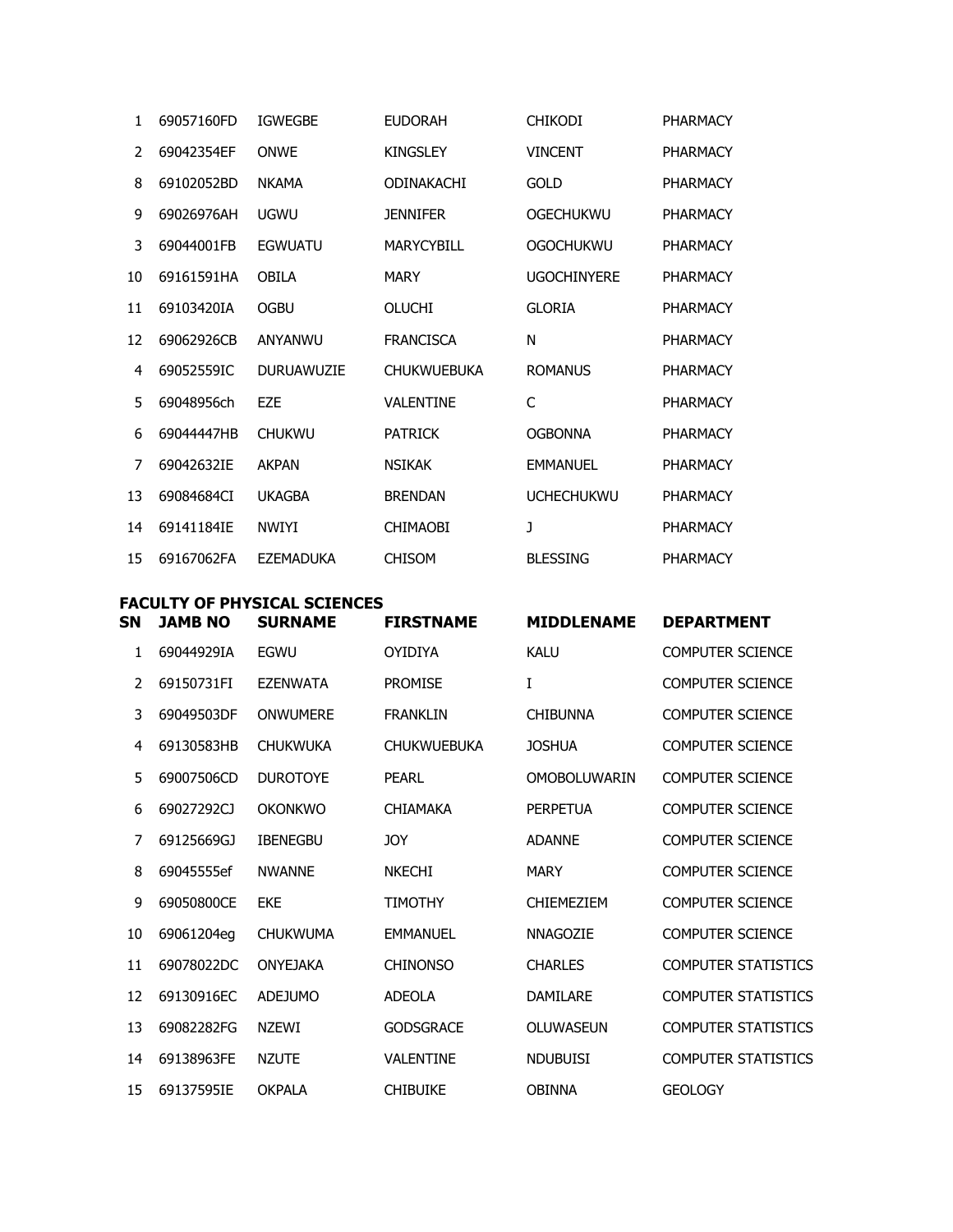| $\mathbf{1}$ | 69159349AG         | ONYENWE                                             | <b>NANCY</b>     | CHIDIMMA           | <b>ECONOMICS</b>      |
|--------------|--------------------|-----------------------------------------------------|------------------|--------------------|-----------------------|
| SN           | <b>JAMB NO</b>     | <b>FACULTY OF SOCIAL SCIENCES</b><br><b>SURNAME</b> | <b>FIRSTNAME</b> | <b>MIDDLENAME</b>  | <b>DEPARTMENT</b>     |
| 44           | 69099315HG         | <b>JOHNSON</b>                                      | <b>FESTUS</b>    | <b>OVIE</b>        | <b>STATISTICS</b>     |
| 43           | 69081532HF         | <b>CHINYERE</b>                                     | <b>OBINNA</b>    | <b>HENRY</b>       | <b>STATISTICS</b>     |
| 42           | 69024008IE         | <b>OBETTA</b>                                       | <b>OBUMNEME</b>  | <b>ANTHONY</b>     | <b>STATISTICS</b>     |
| 41           | 69089004GG         | <b>ELEMUO</b>                                       | <b>EBUKA</b>     | <b>GODSWILL</b>    | <b>STATISTICS</b>     |
| 40           | 69041132cf         | <b>NWAKONOBI</b>                                    | <b>CHUBUEZE</b>  | <b>CLEMENT</b>     | PURE AND IND CHEM     |
| 39           | 69027403ie         | <b>OSUNDE</b>                                       | <b>GENUINE</b>   |                    | PURE AND IND CHEM     |
| 38           | 69003061GJ OGBONNA |                                                     | <b>CHUKWUKA</b>  | MICHAEL            | PURE AND IND CHEM     |
| 37           | 69058676GE         | <b>EZENWOGENE</b>                                   | <b>THANKGOD</b>  | C                  | PURE AND IND CHEM     |
| 36           | 69067030CI         | <b>UBEH</b>                                         | <b>CHIDERA</b>   | LILIAN             | PURE AND IND CHEM     |
| 35           | 69068658JB         | <b>NWANKWO</b>                                      | AMARACHUKWU      | <b>JACINTA</b>     | PURE AND IND CHEM     |
| 34           | 69068251FB         | <b>OKOH</b>                                         | <b>COURAGE</b>   | <b>CHUKS</b>       | PURE AND IND CHEM     |
| 33           | 69080240hb         | <b>UGWOKE</b>                                       | <b>EJIOFOR</b>   | <b>KENNETH</b>     | PHYSICS AND ASTRONOMY |
| 32           | 69082011JD         | EBEI                                                | <b>ASO</b>       | <b>KALU</b>        | PHYSICS AND ASTRONOMY |
| 31           | 69121787hf         | EZEMA                                               | <b>NNAMDI</b>    | <b>SHEDRACK</b>    | PHYSICS AND ASTRONOMY |
| 30           | 69091498FD         | <b>VICTOR</b>                                       | ABIOLA           | <b>JOSHUA</b>      | PHYSICS AND ASTRONOMY |
| 29           | 69044426DH         | <b>NWOBODO</b>                                      | <b>EMMANUEL</b>  | <b>CHEKWUBE</b>    | PHYSICS AND ASTRONOMY |
| 28           | 69029575GH         | ANI                                                 | <b>ONYINYE</b>   | <b>JENNIFER</b>    | PHYSICS AND ASTRONOMY |
| 27           | 69043324EF         | IFEANYI                                             | <b>NNAEMEKA</b>  | <b>BARTHOLOMEW</b> | PHYSICS AND ASTRONOMY |
| 26           | 69044446HE         | <b>EMEJI</b>                                        | <b>CHUKWUDI</b>  | <b>CHRISTIAN</b>   | <b>MATHEMATICS</b>    |
| 25           | 69166038BI         | NWONYEALI                                           | <b>ADA</b>       | <b>FELICITY</b>    | <b>MATHEMATICS</b>    |
| 24           | 69055481EG         | <b>OMABA</b>                                        | ONWUDIWE         | <b>GABRIEL</b>     | <b>MATHEMATICS</b>    |
| 23           | 69131373CJ         | <b>UMAHI</b>                                        | <b>PRINCE</b>    | <b>IGWE</b>        | <b>MATHEMATICS</b>    |
| 22           | 69082202AF         | <b>UDE</b>                                          | <b>VINCENT</b>   | <b>IBIAM</b>       | <b>MATHEMATICS</b>    |
| 21           | 69042412GF         | <b>UGWU</b>                                         | LOVINA           | <b>ONYINYE</b>     | <b>MATHEMATICS</b>    |
| 20           | 69071630AC         | <b>NWEDE</b>                                        | <b>LONGINUS</b>  | <b>CHIDOZIE</b>    | <b>MATHEMATICS</b>    |
| 19           | 69011605EF         | <b>IGWE</b>                                         | <b>CHIOMA</b>    | <b>NINA</b>        | <b>GEOLOGY</b>        |
| 18           | 69047101GD         | <b>AGONSI</b>                                       | PEDRO-LEO        | <b>OSY</b>         | <b>GEOLOGY</b>        |
| 17           | 69080776BF         | <b>UDAYA</b>                                        | <b>PETER</b>     | ONYEKACHUKWU       | <b>GEOLOGY</b>        |
| 16           | 69060156IG         | <b>AKPANEKA</b>                                     | <b>UBONG</b>     | <b>SUNDAY</b>      | <b>GEOLOGY</b>        |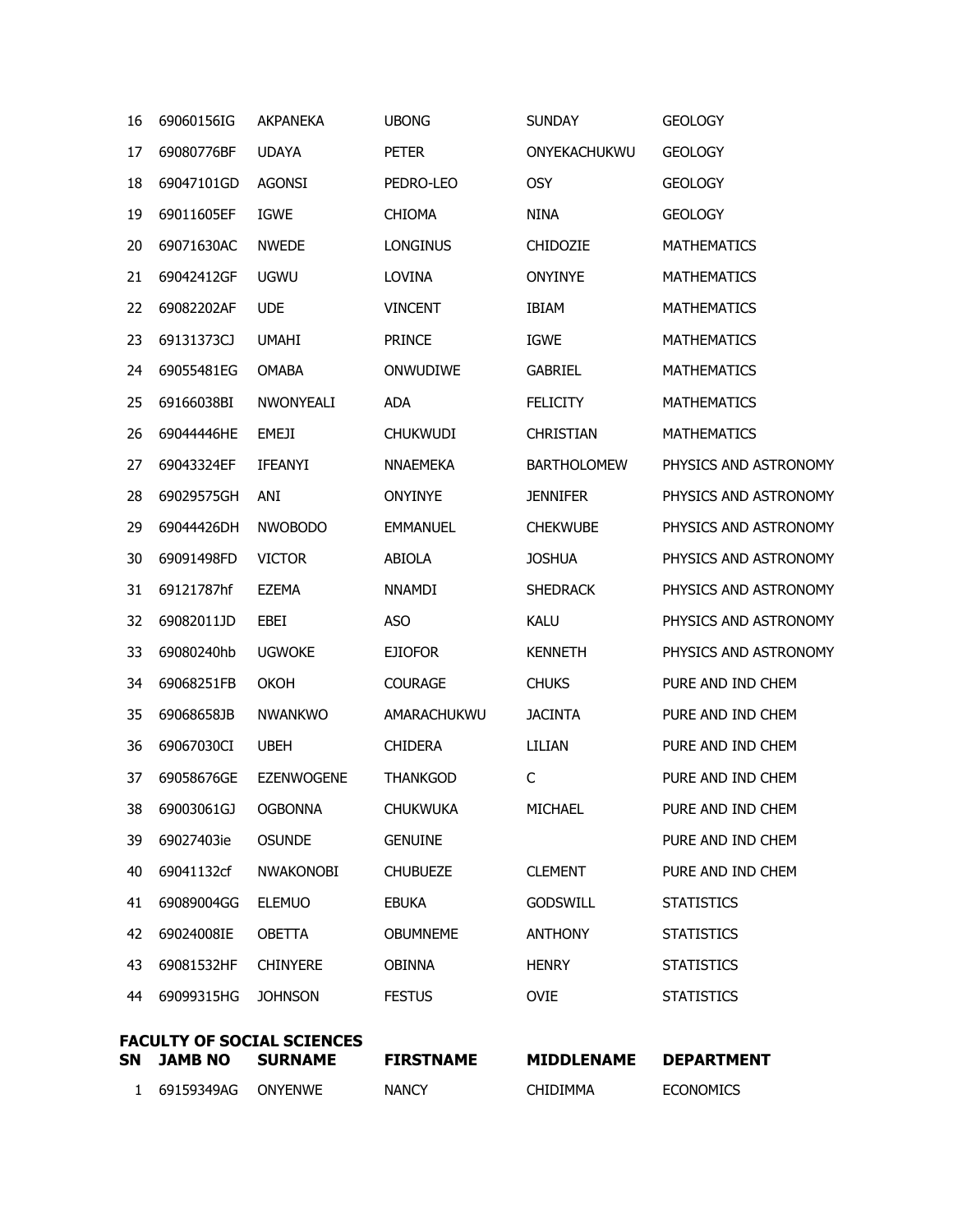| 2  | 69058559CH          | ENEBECHUKWU      | <b>JOHNSON</b>     | U                  | <b>ECONOMICS</b>  |
|----|---------------------|------------------|--------------------|--------------------|-------------------|
| 3  | 69076351AB          | <b>MGBOROKO</b>  | <b>TOOCHUKWU</b>   | <b>JULIET</b>      | <b>ECONOMICS</b>  |
| 4  | 69054927FJ          | <b>ONYEMENAM</b> | <b>CHIAMAKA</b>    | <b>CYNTHIA</b>     | <b>ECONOMICS</b>  |
| 5  | 69085036DJ          | <b>CHARLES</b>   | <b>NNEKA</b>       | <b>LUCKY</b>       | <b>ECONOMICS</b>  |
| 6  | 69078954ej          | <b>NNAJI</b>     | ADAOBI             | <b>JULIET</b>      | <b>ECONOMICS</b>  |
| 7  | 69139694JC          | <b>MICHAEL</b>   | <b>RACHAEL</b>     | <b>ENE</b>         | <b>ECONOMICS</b>  |
| 8  | 69065865DB          | <b>CHUKWUKA</b>  | <b>EUNICE</b>      | <b>ERINMA</b>      | <b>ECONOMICS</b>  |
| 9  | 69058062GD          | OBI              | <b>PRECIOUS</b>    | <b>ONYINYE</b>     | <b>ECONOMICS</b>  |
| 10 | 69046804IB          | <b>JOSEPH</b>    | <b>JEREMIAH</b>    | ONYEDIKACHI        | <b>ECONOMICS</b>  |
| 11 | 69043625BF          | <b>UGWUANYI</b>  | <b>OGECHUKWU</b>   | <b>CHARITY</b>     | <b>ECONOMICS</b>  |
| 12 | 69042778DE          | <b>IFOH</b>      | <b>CHINECHEREM</b> | <b>JENNIFER</b>    | <b>ECONOMICS</b>  |
| 13 | 69163182fa          | <b>OBADOFIN</b>  | <b>TOLULOPE</b>    | OLUWASEUN          | <b>GEOGRAPHY</b>  |
| 14 | 69117604BE          | <b>EZE</b>       | <b>GODSON</b>      | <b>CHINENYE</b>    | <b>GEOGRAPHY</b>  |
| 15 | 69034767BB          | <b>IGBO</b>      | <b>CHINONSO</b>    | <b>DAVID</b>       | <b>GEOGRAPHY</b>  |
| 16 | 69043919AG          | <b>NNETU</b>     | DABERENACHUKWU     | <b>PRISCA</b>      | <b>GEOGRAPHY</b>  |
| 17 | 69080614bg          | <b>AGOMUO</b>    | <b>GODSON</b>      | <b>CHUKWUEMEKA</b> | <b>GEOGRAPHY</b>  |
| 18 | 69064567EF          | <b>OKOLO</b>     | <b>JUSTINA</b>     | <b>NKECHI</b>      | <b>GEOGRAPHY</b>  |
| 19 | 69106549AF          | <b>NWAGU</b>     | <b>TOCHUKWU</b>    | <b>PAUL</b>        | PHILOSOPHY        |
| 20 | 69048544AC          | <b>NJOGA</b>     | <b>IZUCHUKWU</b>   | <b>NICHODEMUS</b>  | PHILOSOPHY        |
| 21 | 69023543CE          | <b>AGBOOLA</b>   | <b>OLORUNWA</b>    | SOLOMON            | PHILOSOPHY        |
| 22 | 69035664DG          | <b>OKONKWO</b>   | <b>CHUKWUEBUKA</b> | <b>FRANKLIN</b>    | PHILOSOPHY        |
| 23 | 69128468BE          | <b>UGWU</b>      | <b>HILARY</b>      |                    | POLITICAL SCIENCE |
|    | 24 69020119BE NWEKE |                  | NNADOZIE           | <b>GIDEON</b>      | POLITICAL SCIENCE |
| 25 | 69047552GI          | <b>ODOH</b>      | <b>JUDE</b>        | А.                 | POLITICAL SCIENCE |
| 26 | 69136538FE          | <b>OLUDARE</b>   | <b>BARNABAS</b>    | D                  | POLITICAL SCIENCE |
| 27 | 69147280DC          | <b>NWANKWO</b>   | <b>IMMACULATE</b>  | Κ.                 | POLITICAL SCIENCE |
| 28 | 69118722FF          | <b>ODEJA</b>     | AGATHA             | <b>ONYINYE</b>     | POLITICAL SCIENCE |
| 29 | 69015927hh          | <b>CHIME</b>     | <b>BETHRAND</b>    |                    | POLITICAL SCIENCE |
| 30 | 69044140CC          | <b>NWABUEZE</b>  | <b>IFECHUKWU</b>   | MILLICENT          | POLITICAL SCIENCE |
| 31 | 69044493DA          | <b>OKORIE</b>    | <b>EBERECHUKWU</b> | <b>MERCY</b>       | POLITICAL SCIENCE |
| 32 | 69064508ci          | AHAIWE           | <b>VIVIAN</b>      | <b>UGOCHI</b>      | POLITICAL SCIENCE |
| 33 | 69062085cc          | <b>NNOLI</b>     | <b>CHINONYE</b>    | <b>OGECHI</b>      | POLITICAL SCIENCE |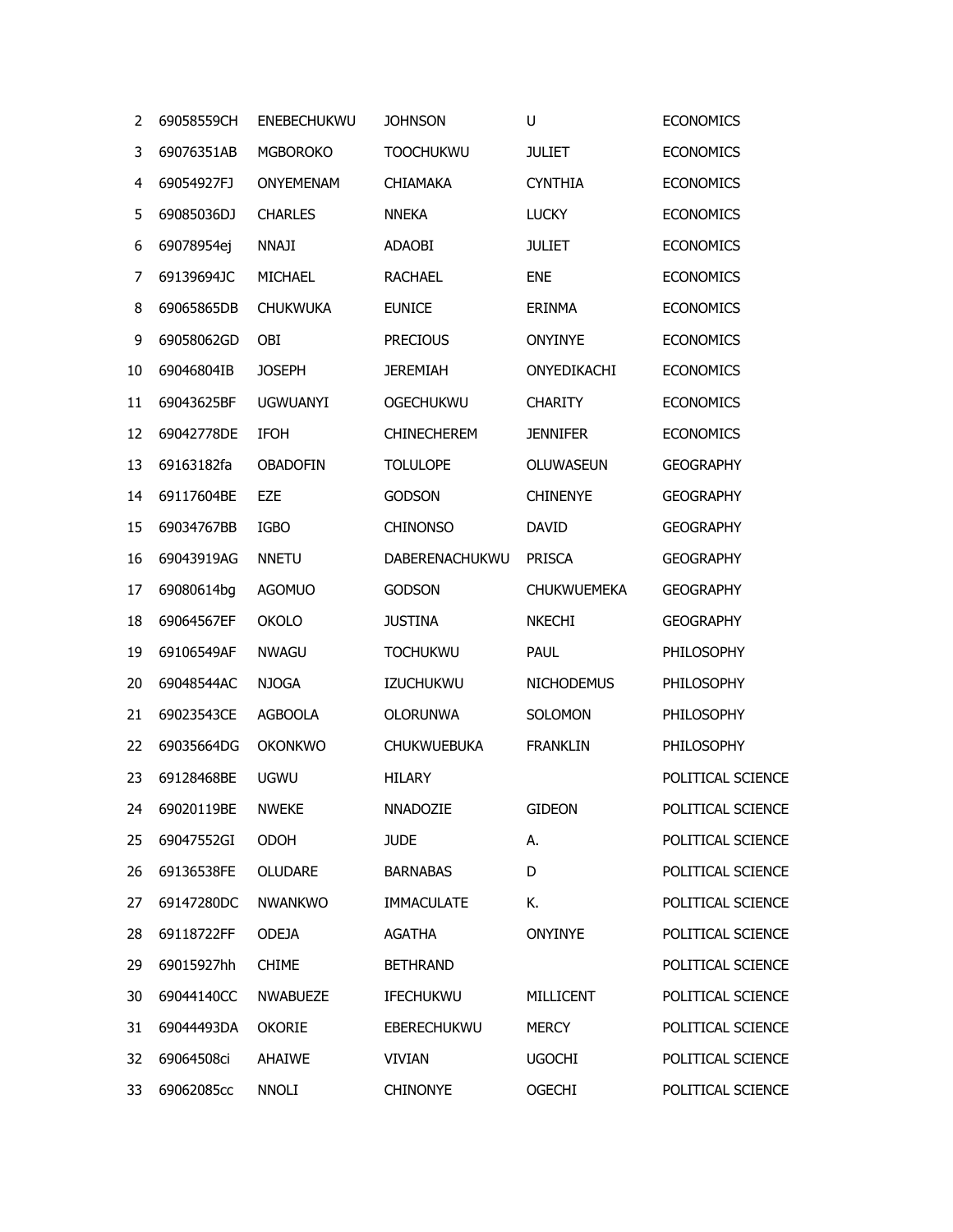| 34 | 69061711hh         | <b>OKEYIKA</b>    | <b>CHIDIEBERE</b>  | VALENTINE        | POLITICAL SCIENCE        |
|----|--------------------|-------------------|--------------------|------------------|--------------------------|
| 35 | 69084809EB         | <b>ANYA</b>       | <b>PEACE</b>       | <b>ADAEZE</b>    | <b>PSYCHOLOGY</b>        |
| 36 | 69134621IC         | <b>ONYEWUENYI</b> | PHILIP             | IFEANYICHUKWU    | <b>PSYCHOLOGY</b>        |
| 37 | 69161233HH         | AKABUIKE          | <b>CHRISTIANA</b>  | <b>NNEKA</b>     | <b>PSYCHOLOGY</b>        |
| 38 | 69025050GC         | <b>IBEZIM</b>     | <b>CHUKWUEBUKA</b> | <b>MAGNUS</b>    | <b>PSYCHOLOGY</b>        |
| 39 | 69127841FC         | EZE               | <b>IRENE</b>       | <b>UJUNWA</b>    | <b>PSYCHOLOGY</b>        |
| 40 | 69099865hf         | <b>OZIOKO</b>     | <b>MERCY</b>       | <b>EBERE</b>     | <b>PSYCHOLOGY</b>        |
| 41 | 69043550eg         | <b>UZOGU</b>      | <b>OGADINMA</b>    |                  | <b>PSYCHOLOGY</b>        |
| 42 | 69080291BF         | <b>NNABUIHE</b>   | <b>OGONNA</b>      | <b>BLESSING</b>  | <b>PSYCHOLOGY</b>        |
| 43 | 69107777AH         | <b>EKE</b>        | <b>CHINEDU</b>     | PRISCILLA        | <b>PSYCHOLOGY</b>        |
| 44 | 69152710DI         | <b>EZEH</b>       | <b>CHIOMA</b>      | <b>CYNTHIA</b>   | PUBLIC ADMINISTRATION    |
| 45 | 69098488DF         | <b>IBELEMA</b>    | <b>DATA</b>        | <b>OBUKURU</b>   | PUBLIC ADMINISTRATION    |
| 46 | 69044000FE         | <b>UGORJI</b>     | <b>CHIOMA</b>      | SABINA           | PUBLIC ADMINISTRATION    |
| 47 | 69016527CD         | <b>FRIDAY</b>     | <b>TIMOTHY</b>     | <b>ROBERT</b>    | PUBLIC ADMINISTRATION    |
| 48 | 69059962IG         | <b>EZE</b>        | <b>TOCHUKWU</b>    | <b>KIERIAN</b>   | PUBLIC ADMINISTRATION    |
| 49 | 69070418EJ         | <b>ASOGWA</b>     | OKECHUKWU          | <b>KINGSLEY</b>  | PUBLIC ADMINISTRATION    |
| 50 | 69095114GJ         | <b>EZUGWU</b>     | ONYINYECHI         | <b>JOY</b>       | PUBLIC ADMINISTRATION    |
| 51 | 69027734GB         | <b>ONUCHE</b>     | <b>VIVIAN</b>      | <b>ONYIKENE</b>  | PUBLIC ADMINISTRATION    |
| 52 | 69081269II         | <b>AGBARA</b>     | <b>NKEIRUKA</b>    | <b>ESTHER</b>    | PUBLIC ADMINISTRATION    |
| 53 | 69042943CE         | <b>EZEH</b>       | <b>ONYEKA</b>      | <b>BENJAMIN</b>  | PUBLIC ADMINISTRATION    |
| 54 | 69041019HD         | <b>OGBONNA</b>    | <b>VICTORIA</b>    | AMARACHI         | PUBLIC ADMINISTRATION    |
| 55 | 69043573HE         | <b>WILLIAMS</b>   | <b>HELEN</b>       |                  | PUBLIC ADMINISTRATION    |
| 56 | 69037126BF UNONEME |                   | <b>PRECIOUS</b>    | <b>CHINENYE</b>  | PUBLIC ADMINISTRATION    |
| 57 | 69085613FE         | <b>EDACHE</b>     | <b>MONDAY</b>      | <b>JOHNSON</b>   | <b>RELIGIOUS STUDIES</b> |
| 58 | 69040466ID         | <b>UGAH</b>       | <b>GERTHRUDE</b>   | CHIKODILI        | <b>RELIGIOUS STUDIES</b> |
| 59 | 69017605IH         | <b>IGWURUBE</b>   | <b>MONDAY</b>      | <b>EDMUND</b>    | <b>RELIGIOUS STUDIES</b> |
| 60 | 69066758GI         | <b>GABRIEL</b>    | <b>GRACE</b>       |                  | SOCIAL WORK              |
| 61 | 69049337EI         | <b>NWAFOR</b>     | ONYEDIKACHI        | MICHEAL          | SOCIAL WORK              |
| 62 | 69128393EF         | <b>MENDI</b>      | <b>IVIVRE</b>      |                  | SOCIAL WORK              |
| 63 | 69062821EF         | EZE               | <b>CHIBUIKE</b>    | <b>COLLINS</b>   | SOCIAL WORK              |
| 64 | 69162339FH         | <b>EZEMA</b>      | <b>KINGSLEY</b>    | <b>IKECHUKWU</b> | SOCIAL WORK              |
| 65 | 69079882HI         | <b>CHIAHA</b>     | <b>LUKE</b>        | IKEMEGBUNAM      | SOCIAL WORK              |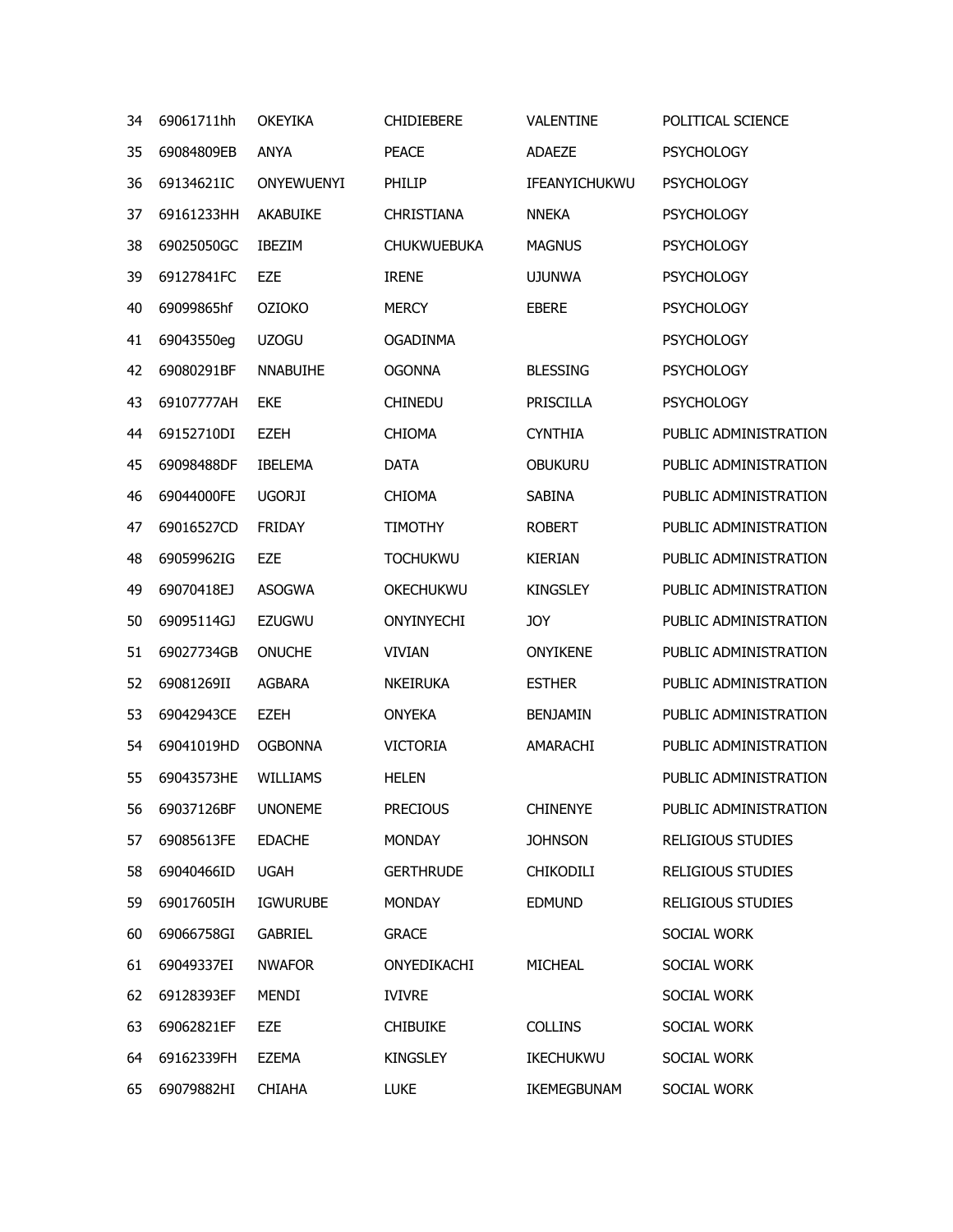| 66 | 69060944FA | <b>EWULU</b>      | <b>CYNTHIA</b>  | N                | SOCIAL WORK |
|----|------------|-------------------|-----------------|------------------|-------------|
| 67 | 69040852IJ | <b>OKOYE</b>      | <b>ONYINYE</b>  | <b>EUNICE</b>    | SOCIAL WORK |
| 68 | 69002048AE | <b>NWIGWE</b>     | <b>NWANI</b>    | <b>NGOZI</b>     | SOCIO/ANTH  |
| 69 | 69170288HC | <b>NWAFOR</b>     | <b>CHINENYE</b> | <b>PERPETUAL</b> | SOCIO/ANTH  |
| 70 | 69096513ED | OKEH              | UGOTA           | <b>JOSEPH</b>    | SOCIO/ANTH  |
| 71 | 69044517ff | JOMBO-OFO         | <b>NNENNA</b>   | CHIZARAM         | SOCIO/ANTH  |
| 72 | 69052763fc | EZEANYINO         | <b>CHISOM</b>   | <b>KEOFUS</b>    | SOCIO/ANTH  |
| 73 | 69070777DJ | <b>IFEBUNANDU</b> | FAITH           | <b>NZUBE</b>     | SOCIO/ANTH  |
| 74 | 69044717dh | <b>CHINEDU</b>    | <b>CHIBUIKE</b> | <b>KENNETH</b>   | SOCIO/ANTH  |
| 75 | 69166197CG | <b>NWEGBARA</b>   | <b>OBINNA</b>   | <b>ISAAC</b>     | SOCIO/ANTH  |
| 76 | 69035469DJ | AYOGU             | MICHAEL         | ONYEMAECHI       | SOCIO/ANTH  |

## FACULTY OF VETERINARY MEDICINE<br>SN JAMB NO SURNAME FIRS'

**ETDCTNAME** 

| N             | <b>JAMB NO</b> | <b>SURNAME</b>  | <b>FIRSTNAME</b> | <b>MIDDLENAME</b>    | <b>DEPARTMENT</b>          |
|---------------|----------------|-----------------|------------------|----------------------|----------------------------|
|               | 69046721DJ     | <b>OSHABA</b>   | <b>IZUCHUKWU</b> | <b>MALACHY</b>       | <b>VETERINARY MEDICINE</b> |
| $\mathcal{L}$ | 69014350FF     | <b>OKOLO</b>    | OLIVER           | <b>FKFNF</b>         | <b>VETERINARY MEDICINE</b> |
| 3             | 69128879EC     | ASOGWA          | <b>ALEXANDRA</b> | UJU                  | <b>VETERINARY MEDICINE</b> |
| 4             | 69060622eg     | <b>OKPALA</b>   | <b>FRANCIS</b>   | <b>NMASI</b>         | <b>VETERINARY MEDICINE</b> |
| 5.            | 69057111ag     | <b>EDE</b>      | <b>JUDE</b>      | <b>CHIDERA</b>       | <b>VETERINARY MEDICINE</b> |
| 6             | 69140219G1     | <b>NWUDUGBO</b> | <b>UCHE</b>      | <b>MARTINS</b>       | <b>VETERINARY MEDICINE</b> |
|               | 69116653FE     | <b>NSOR</b>     | <b>REGINA</b>    | YAYA                 | <b>VETERINARY MEDICINE</b> |
| 8             | 69046427EI     | <b>IWHIWHU</b>  | <b>SAMUEL</b>    | <b>OGHENEYEROVWO</b> | <b>VETERINARY MEDICINE</b> |

# FACULTY OF VOCATIONAL TECHNICAL EDUCATION<br>SN JAMB NO SURNAME FIRSTNAME MIDDLENAME DEPARTMENT

| эN            | JAMB NO    | SUKNAME         | FIRSINAME         | MIDDLENAME         | DEPARIMENI                |
|---------------|------------|-----------------|-------------------|--------------------|---------------------------|
|               | 69074639jd | <b>ABONYI</b>   | <b>NNAMDI</b>     | <b>FRANCIS</b>     | AGRIC SCIENCE EDUCATION   |
| $\mathcal{P}$ | 69132853FB | UGWU            | <b>JENNIFER</b>   | <b>AMUCHE</b>      | AGRIC SCIENCE EDUCATION   |
| 3             | 69048889DE | <b>EGBO</b>     | <b>CONFIDENCE</b> | <b>CHINECHEREM</b> | <b>BUSINESS EDUCATION</b> |
| 4             | 69089947FA | <b>IKE</b>      | <b>NAOMI</b>      | <b>CHISOM</b>      | <b>BUSINESS EDUCATION</b> |
| 5.            | 69043867GF | <b>NKEECHI</b>  | <b>CHIKODILI</b>  | ANGELA             | <b>BUSINESS EDUCATION</b> |
| 6             | 69013939CH | <b>UDENWEZE</b> | <b>CHIDERA</b>    | <b>PRINCE</b>      | <b>COMPUTER EDUCATION</b> |
|               | 69132090BC | <b>OJOBOR</b>   | LILIAN            | <b>UZOAMAKA</b>    | <b>COMPUTER EDUCATION</b> |
| 8             | 69169754CF | <b>OKORO</b>    | <b>JOSEPHINE</b>  |                    | HOME ECONOMICS EDUCATION  |
| 9             | 69067352DC | <b>ONYINYE</b>  | <b>RITA</b>       | <b>MAMAH</b>       | HOME ECONOMICS EDUCATION  |